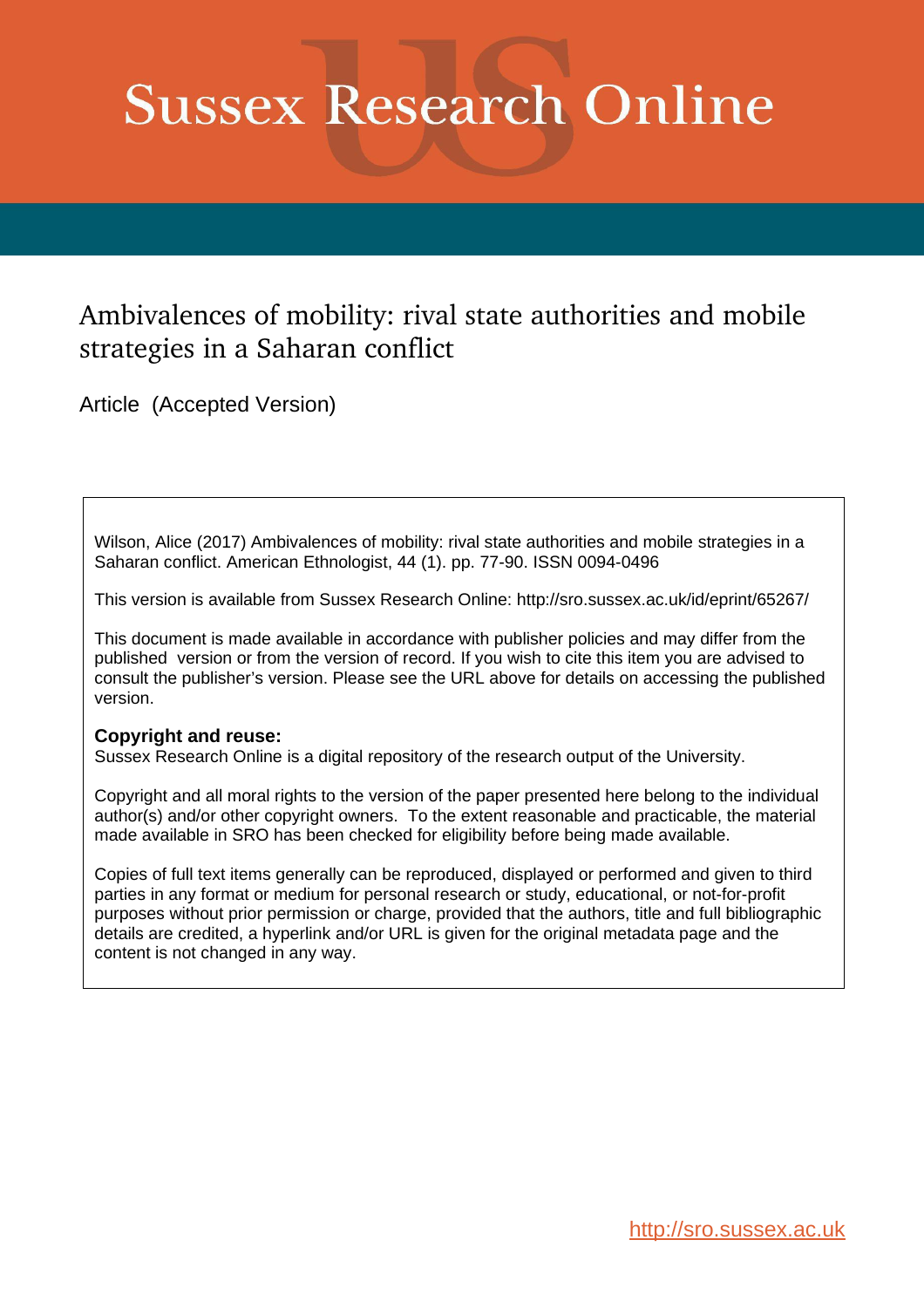#### **Ambivalences of Mobility:**

#### **Rival State Authorities and Mobile Strategies in a Saharan Conflict**

#### Alice Wilson

#### University of Sussex

#### Alice.Wilson@sussex.ac.uk

#### ABSTRACT

How do ongoing histories of mobility in economic and political life affect rival state authorities' claims over a disputed territory? In the conflict over Western Sahara, wideranging strategies of mobility pose a challenge to familiar tropes of states constraining movement while subjects seek to escape such control. Morocco and its rival, the liberation movement Polisario Front, both curb mobility while their mobile Sahrawi subjects evade the authority of a state; simultaneously, however, each state authority invests in the circulation of persons to support claims over territory while Sahrawis exercise mobility to enhance their position vis-à-vis a state authority. Mobility emerges as an ambivalent means of mediating and transforming power relations, especially between governing authorities and governed constituencies. [*mobility, Morocco, Polisario Front, sovereignty, the state, territory, Western Sahara*]

Mobility in the current historical juncture presents us with an apparent paradox. Both globalization (the accelerated flows of people, things, and ideas) and neoliberal governance (which ostensibly encourages state authorities to loosen regulation, including obstacles to said flows) celebrate selected forms of mobility. But state authorities have simultaneously intensified interventions to constrain unwanted mobilities through such means as the proliferation of visa regimes (e.g. De Genova and Peutz 2010; Jansen 2009; Reeves 2013) and physical walls (e.g. Bowman 2004; Brown 2010; Jones 2012). Meanwhile political appetites for these initiatives have grown in the global north. Certain kinds of states increasingly invest in controlling mobility, whether at home or by exporting control to the global south.

One corollary of such investments in control is that for many people, such as economic migrants, refugees, and asylum seekers, mobility seems the best option to escape from a state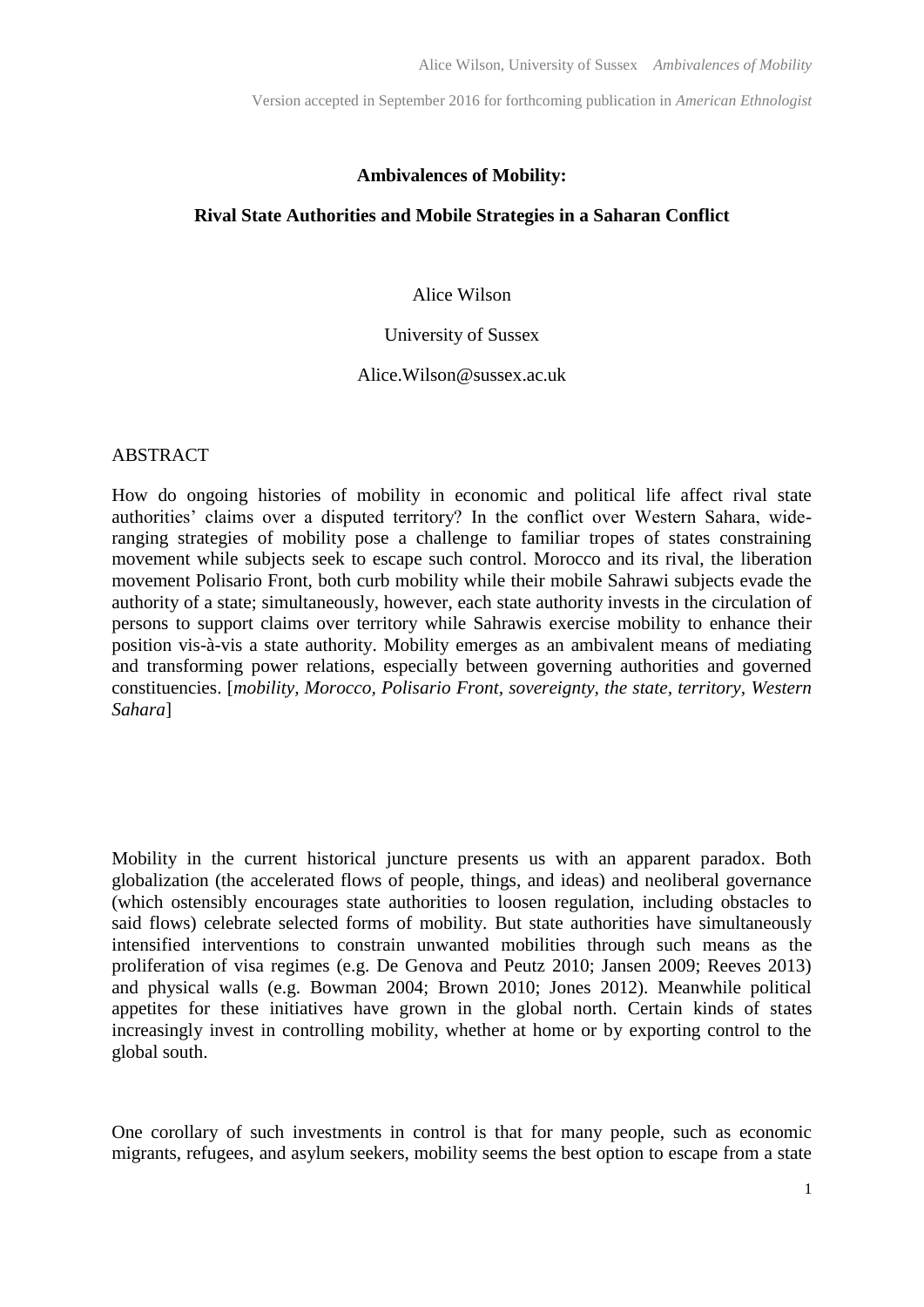authority that is unable to provide economic and/or political protections. While these persons may ultimately deploy mobility to seek protection from an alternative state authority, at the same time they resort to mobility to escape unwanted interference from a state, as have Roma, Maroons, swidden agriculturalists, and mobile pastoralists in other circumstances (e.g. Scott  $2009$ <sup>i</sup>. The apparent paradox of mobility thus accommodates mutually reinforcing paradigms whereby state authorities invest in control (encouraging desirable forms of mobility but restricting the wrong kinds), while some people invest in escape (using mobility to evade a particular state authority).

These seemingly persuasive paradigms of control and escape are nevertheless problematic. An overemphasis on either control or escape reproduces problematic assumptions of two kinds: on the one hand, the "fiction" (Brown 2010) of a state's sovereign authority over territory belied on the ground by the contingency and fragmentation of state power (Hansen and Stepputat 2005), and, on the other hand, the apparent human desire for "freedom" from the tyranny of governance by a state authority (Jonsson 2012).<sup>ii</sup>

In practice, particular historical forms of state power alternately discourage or encourage mobility according to the latter's different forms. Similarly, persons may deploy mobility in the hope of being governed by a particular state authority or of achieving a more favorable position within a given set of power relations. Given the heterogeneity of mobility strategies, the partially helpful control and escape paradigms should be situated within a broader assessment of mobility as "an especially dense transfer point for relations of power," as Michel Foucault (1978, 103) has argued for discourses of sexuality. In specific historical contexts, such as the neoliberal but immigrant-wary global north of the early  $21<sup>st</sup>$  century, mobility is less of a paradox than an ambivalent set of practices through which power relations may be mediated and transformed.

With state authorities in the modern era having "monopolized the *authority* to restrict movement vis-à-vis other potential claimants" (Torpey 1998, 240), power relations that play out between state authorities and governed constituencies in particular historical forms are a privileged site for analyzing the ambivalence of mobility.<sup>iii</sup> This ambivalence is perhaps extreme where two rival state authorities compete for a people and a territory. In such a scenario, attempts to control mobility on the part of rival state authorities intensify, as do attempts to escape on the part of those wishing to resist a state authority. Yet, contrary to initial appearances, each tendency towards control and escape may coexist with its opposite.

These dynamics play out in the forty-year-old conflict for sovereignty over Western Sahara, a disputed territory in north-west Africa. Little known outside specialist circles, Western Sahara occupies geographical as well as conceptual margins, falling both in and out of the category of statehood. Nevertheless, "practices and politics of life [in marginal areas have] shaped the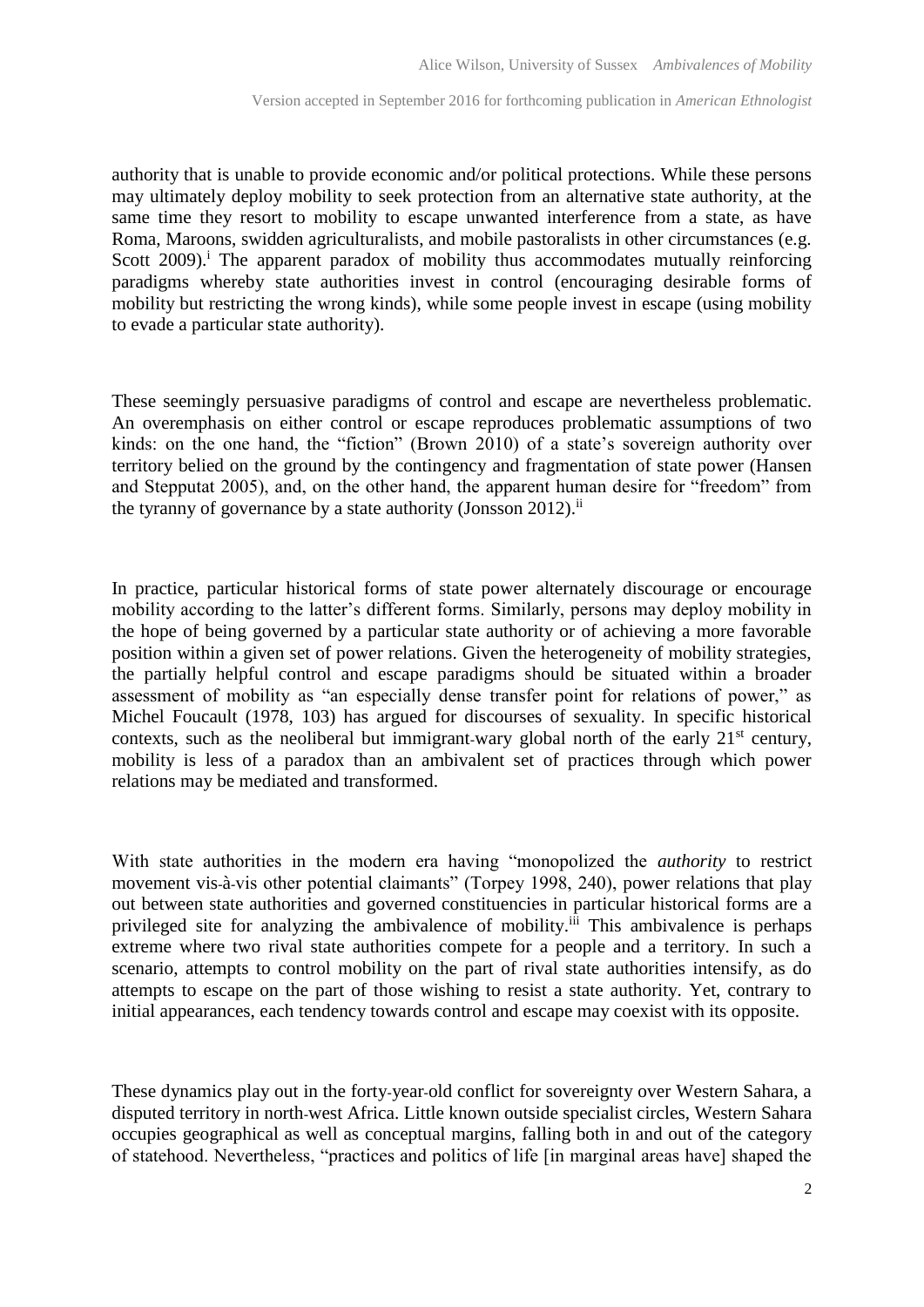political, regulatory, and disciplinary practices that constitute, somehow, that thing we call 'the state'" (Das and Poole 2004, 3). An initial examination of the territory suggests how state authorities control mobility while putative subjects deploy mobility as a means of escape. On maps representing Western Sahara (see Figure 1), a line winding north to south across the territory—representing a Moroccan-built wall—immediately stands out, a tell-tale sign of uncompromising attempts by a state authority, here Morocco, to control mobility. For their part, deserts have a reputation and history of being suitable spaces into which those who want to escape a state authority can melt away.



Figure 1: Map of Western Sahara showing the berm which divides Moroccan-controlled Western Sahara and Polisario-controlled Western Sahara.

While I conducted ethnographic fieldwork with Sahrawis (denizens of Western Sahara) both in the refugee camps in Algeria governed by the liberation movement for Western Sahara, Polisario Front, and in the Moroccan-controlled areas of Western Sahara, I encountered a more complex scenario. State authorities also invest in mobility to reinforce claims over territory and people. Crucially, these investments go beyond techniques of settler colonialism familiar from other settings of colonialism and state expansionism (e.g. Rabinowitz 1997) and which are also relevant to Western Sahara. Simultaneously, putative subjects invest in mobility as a means of negotiating a more favorable situation within a given regime of governance than is otherwise currently available to them. Thus Sahrawis not only use mobility to resist a state authority (commonly observed of annexed Sahrawis, but also though less widely observed—relevant to exiled Sahrawis). They likewise use mobility as a means to "solidify their positions" within a given political order, as David Crawford (2008,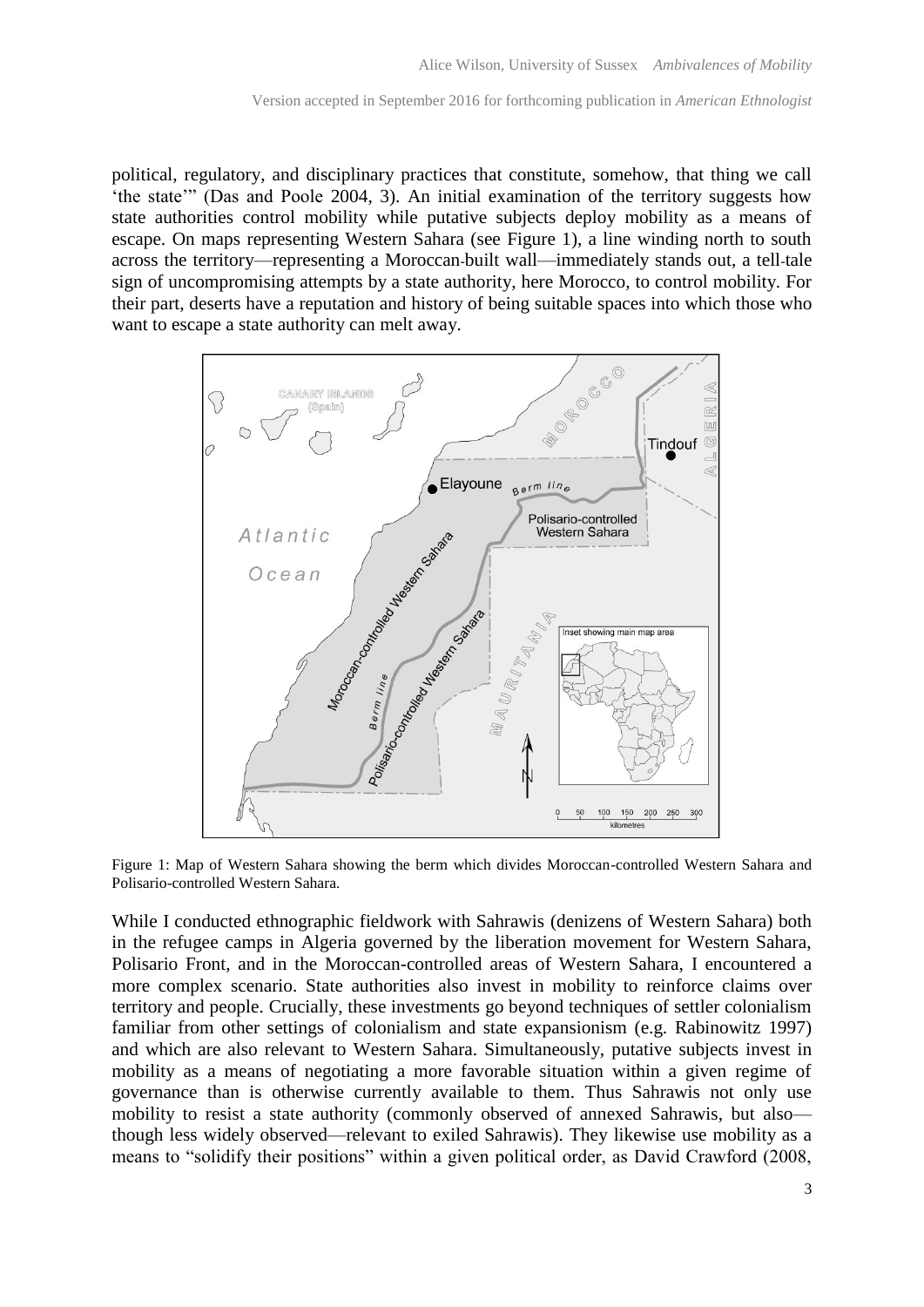148) has observed of rural migrants to Moroccan cities. In this conflict for sovereignty over a primarily steppeland territory, when various parties' motivations to control mobility or to use it as a means of escape could hardly seem higher, mobility emerges as highly ambivalent and malleable for multiple political and economic ends.

I draw on long-term fieldwork with exiled Sahrawis spanning two years in 2007-2009 and shorter trips between 2006 and 2014. In Moroccan-controlled areas of Western Sahara where research access is more restricted I draw on short fieldwork in 2012. My concern is with state authorities that make claims over the people and territory of Western Sahara; I do not address here the interactions of Sahrawis in diasporic communities in Algeria, Mauritania, Spain, and elsewhere with state authorities that do not make claims over the people and territory of Western Sahara e.g. Algerian military patrols and Algerian, Mauritanian or Spanish border personnel. I lived with Sahrawi families, witnessed, and sometimes participated in ordinary and extraordinary happenings. I sought to understand the possibilities and constraints of Sahrawis' lives within prevailing and contested power structures, as well as local perceptions of those structures.

During fieldwork, I focused on political and economic aspects of the making of state power in exile (Wilson 2016) and parallel but distinct trajectories of social change in exile and under annexation (Wilson Forthcoming). Sahrawis' movements between different spaces in northwest Africa and beyond were a constant backdrop. In particular, I was fortunate to visit on three occasions pasturelands where I resided with refugee families raising livestock. I stayed briefly in early April 2008 with a family raising goats. Later that month, after months of trying I obtained a rare permit from Polisario Front (henceforth Polisario) to spend one month during April-May 2008 with a camel herder, Mahjoub, then located in pasturelands near Bir Lehlou in Polisario-controlled Western Sahara.<sup>iv</sup> At the time Mahjoub was accompanied by his wife and children, his sister and her children and a male colleague. A former brother-inlaw and work associate was also intermittently present. I encountered privately and publicly owned camel herds, visited the commercial and watering center, Bir Lehlou, and a welldrilling site. I returned briefly to visit Mahjoub and his family in late 2008. These experiences provided insights into the circulation of people, things, and services in the pasturelands. Mindful of the different forms of "thickness" that ethnographic accounts may assume, here I attempt "an understanding both of the meaning and the politics of the meaning" (Ortner 1995, 189) of mobility for exiled and annexed Sahrawis and their rival state authorities.<sup>v</sup>

#### **Catching up with mobility**

In the 1990s, the intensified flows of persons, information, and goods associated with globalization (e.g. Appadurai 1996) problematized the sedentarist notion that cultures and people are rooted in particular places (e.g. Malkki 1992). Drawing on these observations, scholars of mobility fostered a "new mobilities paradigm" (Sheller and Urry 2006) as they analyzed how persons, things, and ideas are on the move in novel ways, facilitated by new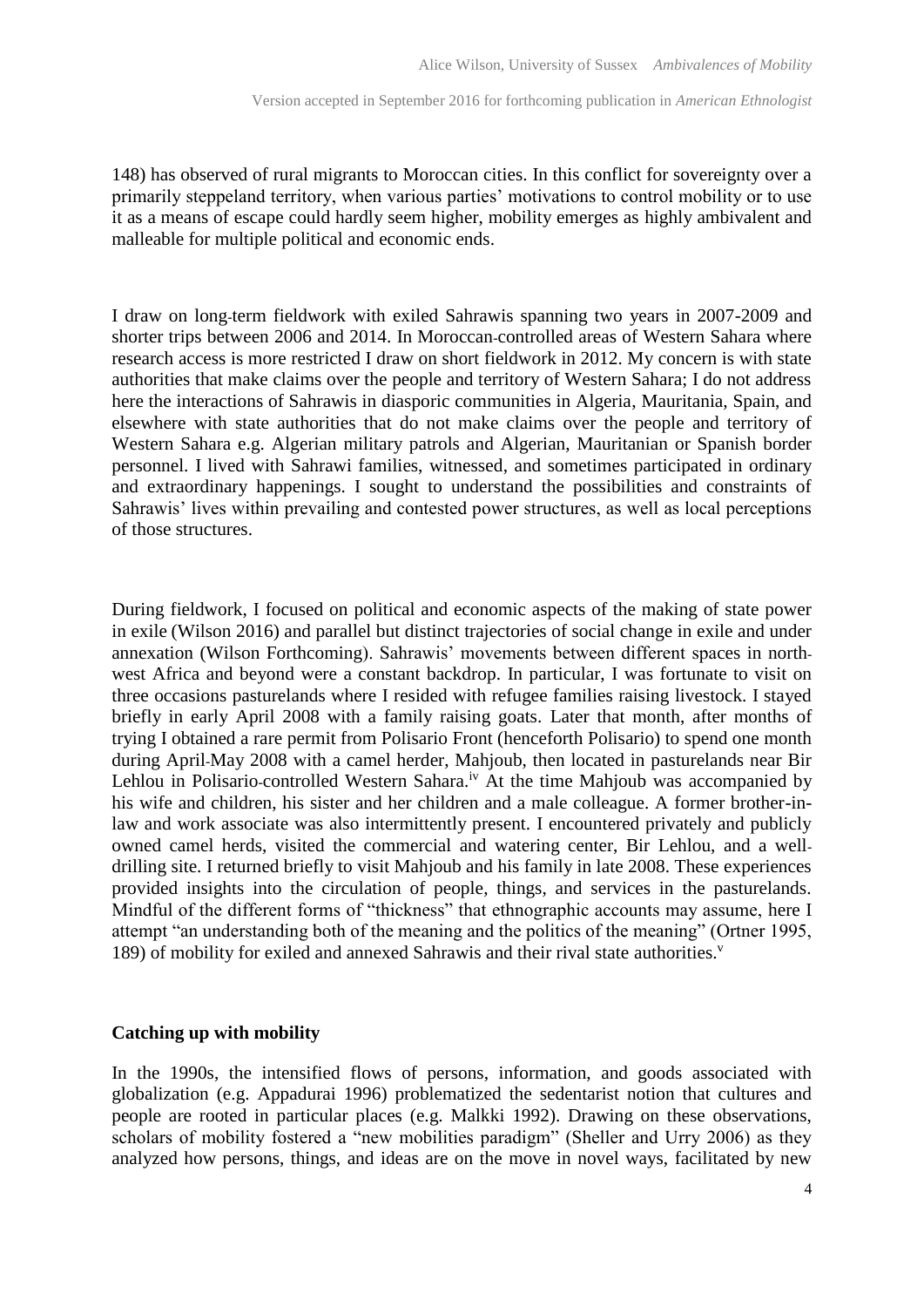technologies. While some observers use the category "migration" in a restricted sense, such as for the movement of persons for at least 12 months to a foreign country (United Nations 2006), "mobility" represents "a dynamic term" which captures the "fluid nature of… regular as well as irregular moves of people on the ground regardless of time or destination" (Cohen and Sirkeci 2011, 7). Although mobility is by no means new, the "new mobilities paradigm" highlights the range of scales of movement from (parts) of bodies to global flows (Cresswell 2010, 18). Notably, the focus on mobility underscores how "social and material forms are… *generated* through movement" (Knowles 2014, 7).

Anthropologists and other social scientists have underscored diverse scales and purposes of the movements of persons within and across borders, from international migrants, internal migrants, forced migrants, documented and undocumented migrants (e.g. Cohen and Sirkeci 2011; De Genova and Peutz 2010) to mobile pastoralists, hunter gatherers and Roma (Scott 2009), tourists (Sheller and Urry 2004), local travelers (Marsden 2009) and those whose mobility is symbolic (Rytter 2012) or imaginary (Salazar 2010).<sup>vi</sup> Yet if mobility "is more central to both the world and our understanding of it than ever before" (Cresswell 2006, 2), it is by no means available to all. At the micro-level, kin may influence prospects for mobility (e.g. Gaibazzi 2014) or pressure some to "stay put" after others have migrated (e.g. Reeves 2011). Such local politics of mobility intersect with national and international politics in which state authorities both facilitate and constrain mobility. Consequently, many examinations of mobility are also studies of state power.

Where mobility and state power are jointly scrutinized, two related paradigms often recur. In increasingly spectacular ways, state authorities seek to control (unwanted) mobility. Since the late  $20<sup>th</sup>$  century, the intersection of globalized markets for labor with precarious and warstricken populations in the global south and north has led national and international state authorities to increasingly control migration. State authorities have built walls to exclude unwanted migrants on the European Union's eastern edge, between the US and Mexico, Saudi Arabia and Yemen, and Israel and the West Bank, inter alia. In parallel, state authorities operate sophisticated technologies of deportability for those lacking appropriate travel documentation (Cresswell 2006; De Genova 2002; De Genova and Peutz 2010). Visa regimes constrain which persons may cross borders (e.g. Jansen 2009; Reeves 2013). Some states even seek to control the movement of nationals within or across their own borders (e.g. Chalfin 2010).

At the same time, when colonial and post-colonial state authorities have assumed that mobility "[confounds] the quest for the knowable civil and fiscal subject" (Roitman 2005, 136), they have endeavored to settle mobile populations. The results have been mixed (e.g. Li 2007); the Sahara is no exception (e.g. Leservoisier 1994). Interest in, and means of pursuing, control over mobility are historically specific, evolving processes. Without techniques such as the development of passports—ambiguous documents through which protection can be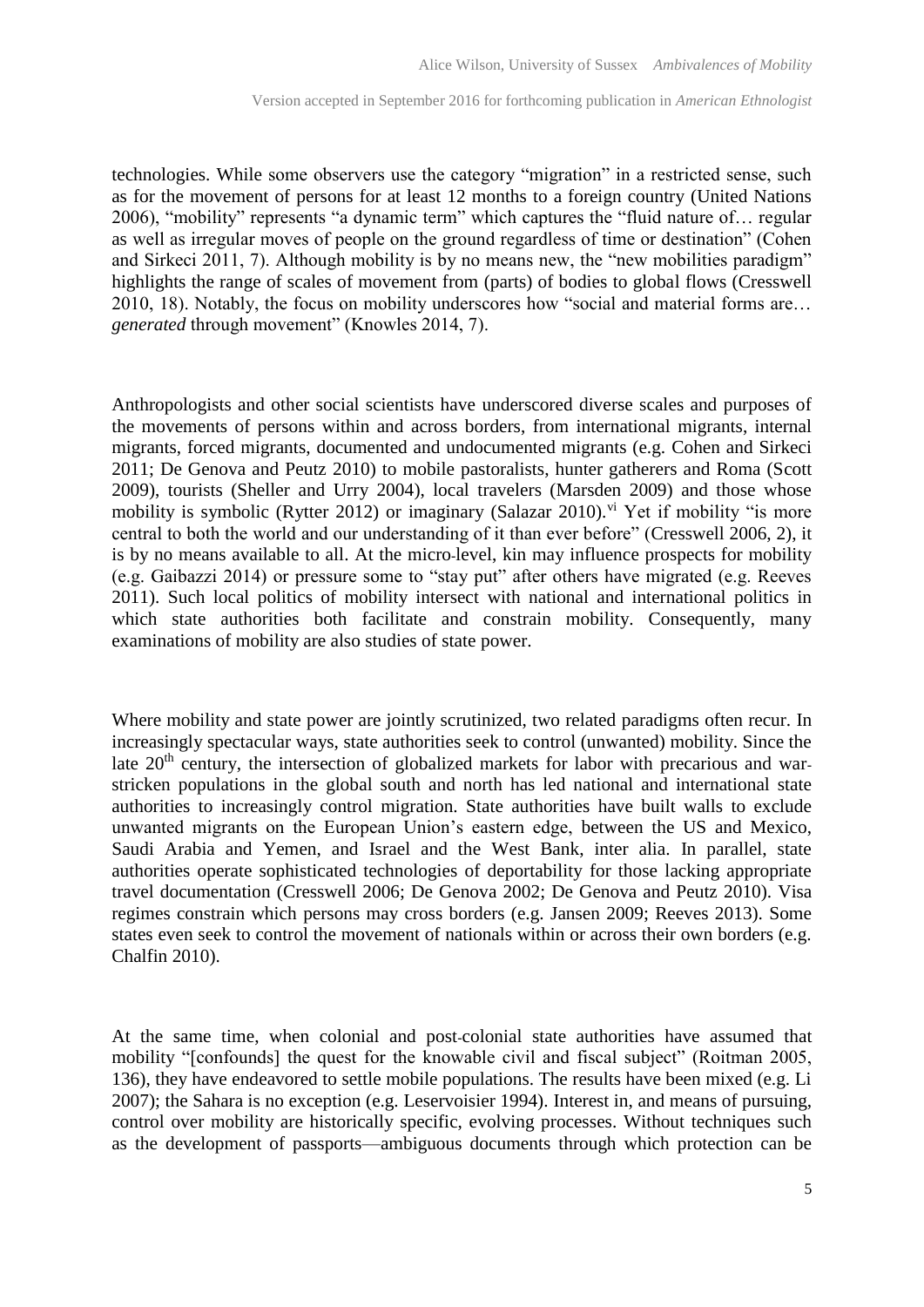claimed and yet movement within and between states controlled—state authorities would not have been able to claim to monopolize movement (Torpey 1998, 240).

The fact that some state authorities have struggled to control mobile subjects foregrounds a further common paradigm in which mobility and state power intersect: the "ambiguity and efficacy of relocation and mobility as modes of political action" (Roitman 2005, 136). From this perspective, as states have tried to control mobile pastoralists, swidden agriculturalists, and Roma, the latter have deployed mobility as a strategy for escaping a state or state-like authority (e.g. Clastres 1972; Gellner 1969; Leach 1954). Relocations to remote places difficult for a state to reach and regular movement difficult for a state to track may allegedly serve as techniques "to avoid incorporation into states and to prevent states from springing up" (Scott 2009, x). Even when an escape to a distant hinterland is not possible or desirable, staged mobility may keep the unwanted intervention of a state authority at bay. Central Asian migrants in Moscow use "faked" mobility in the form of counterfeit exit and re-entry stamps as a means of escaping interference from the Russian state (Reeves 2013).

The paradigms of control and escape are only partially helpful, however. Empirically, while there are putative cases of escape from lowlands to uplands in south-west Asian (Scott 2009), lowlanders who move to uplands may also remain within the political and economic purview of a state authority (Keyes 2010). Conceptually, over-emphasizing mobility for escape (Scott 2009) bespeaks an underlying interest in Western liberal notions of a mutually exclusive choice between freedom (in the absence of state power) and subjugation (in the presence of state power) (Jonsson 2012), as well as an ahistorical understanding of state power (Keyes 2010). Any apparent nexus of control and escape indeed risks reproducing problematic conceptualizations of state power, such as the "fiction" (Brown 2010) that a state may operate as a sovereign authority over territory, people, and resources. Even if many discourses construed by and about state authorities reify their putative power *over* subjects (see Abrams 1988), as Michel Foucault reminds us, "[t]he state is not a universal nor in itself an autonomous source of power" but rather is "nothing else but the mobile effect of a regime of multiple governmentalities" (Foucault 2008, 77). Consequently power relations, including those surrounding the exercise of state power, operate as "a multiple and mobile field of force relations" (Foucault 1978, 102).

Such Foucauldian approaches have inspired anthropologists to historicize understandings of state power. Two interventions are especially relevant to rethinking intersections of mobility and state power. First, apprehending the state in terms of a (shifting) constellation of heterogeneous relations underscores "the multi-layered and pluricentric nature of 'the state'" as a collection of different actors and interests (Gupta 1995, 387). In a historicized understanding of state authorities, "there is no necessary site for the state, institutional or geographical" or for the production of "state effects" such as, inter alia, the constitution of certain kinds of subjects (Trouillot 2001, 127). It follows that the boundaries between where "the state" begins or ends can be ambiguous. Likewise, the forms of power relations in which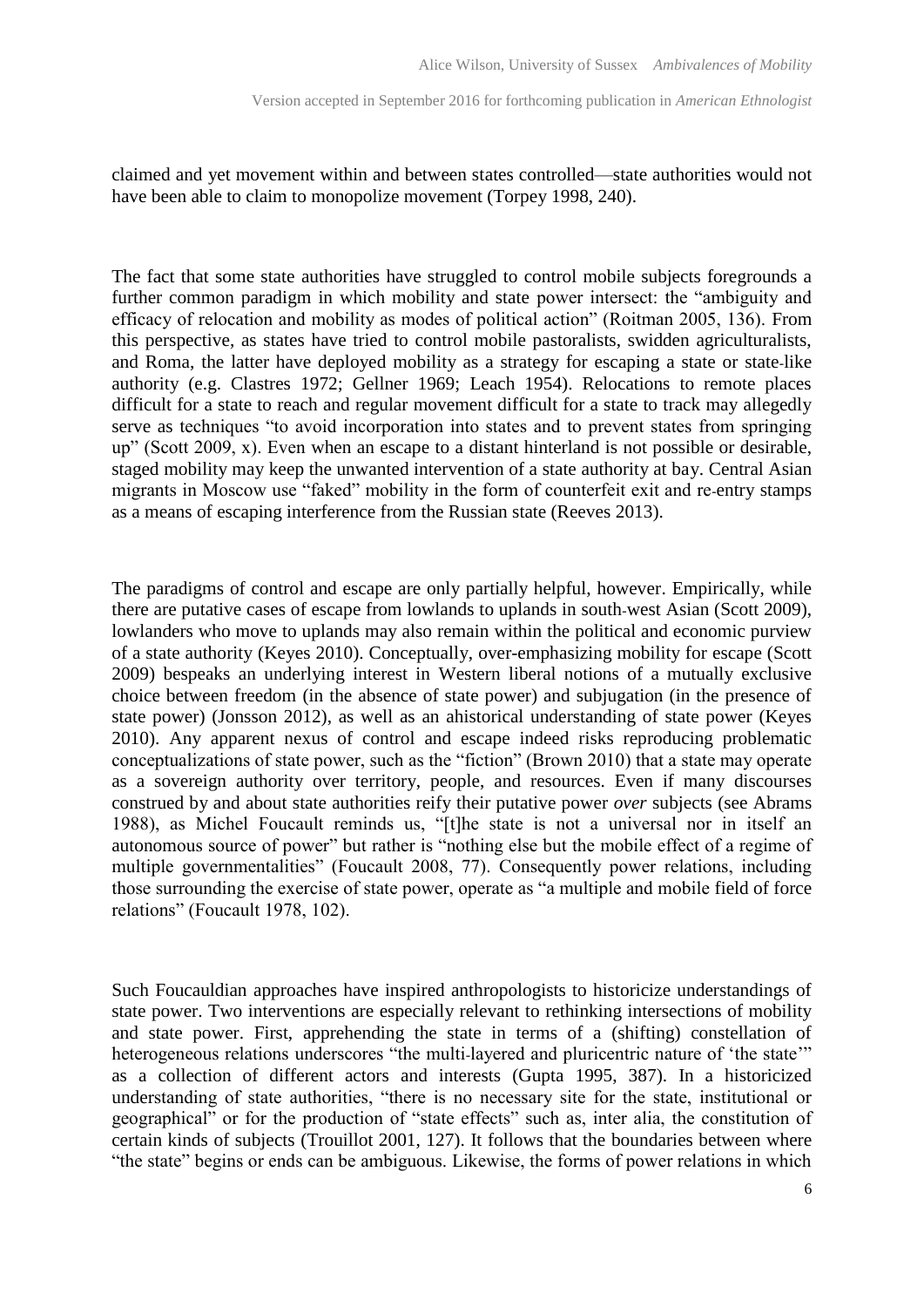a state authority is implicated are highly variegated. A given state authority may have power over life and death but may be weak in regulatory power; it is thus necessary to historicize discourses of a "crisis" of state power (Roitman 2005).

Second, and in parallel, the dehomogenization of the state has exposed the historical specificity of claims to sovereignty being directed primarily over territory. In other contexts such as extensive steppelands (including the Sahara), power over people, animals, and other mobile entities is of greater political and economic relevance (e.g. Grémont 2012; Roitman 2005). In such contexts "circulation and displacement" are "effective modes of wealth creation," and "certain forms of political mediation, such as alliance and tribute, have been inherent to the exercise of power over people and wealth, as opposed to territory" (Roitman 2005, 14, 17).

State authorities operate with heterogeneous power relations, and mobile persons and things can create political and economic power. These dynamics call for taking a broad view of intersections of mobility strategies and the workings of state power. Alongside strategies of control and escape may lie simultaneous and sometimes apparently contradictory approaches. State authorities may constrain some forms of mobility while encouraging other kinds. Meanwhile, people may use mobility to escape restrictions and to get ahead in a given context, as David Crawford (2008, 148) observes of migrants from rural Morocco who use migration "at cross purposes—some to escape the rural patriarchal order, some to evade particular restrictions of that order, but with an eye to returning to it, and some to solidify their positions in, and the reconstitution of, the traditional village."

State authorities, then, can encourage some forms of mobility while discouraging others, and people can use mobility either to undermine or to reaffirm a particular form of authority. These apparent paradoxes of mobility underscore the ambivalences of mobility as "an especially dense transfer point for relations of power" (Foucault 1978, 103). Dynamics of control and escape pertain to a wider field of ambivalent strategies of mobility. These strategies present multiple opportunities for the mediation of power relations, especially in interactions between governing authorities and governed constituencies (both of which may take plural, heterogeneous forms). Mobility has been recognized "as a state of inbetweenness" which "has both spatial and temporal aspects that generate possibilities for the transformation of bodies and identities" (Ghannam 2011, 792). These qualities of inbetweenness—the ambivalences of mobility—also lend themselves to the transformation of power relations, especially surrounding state power.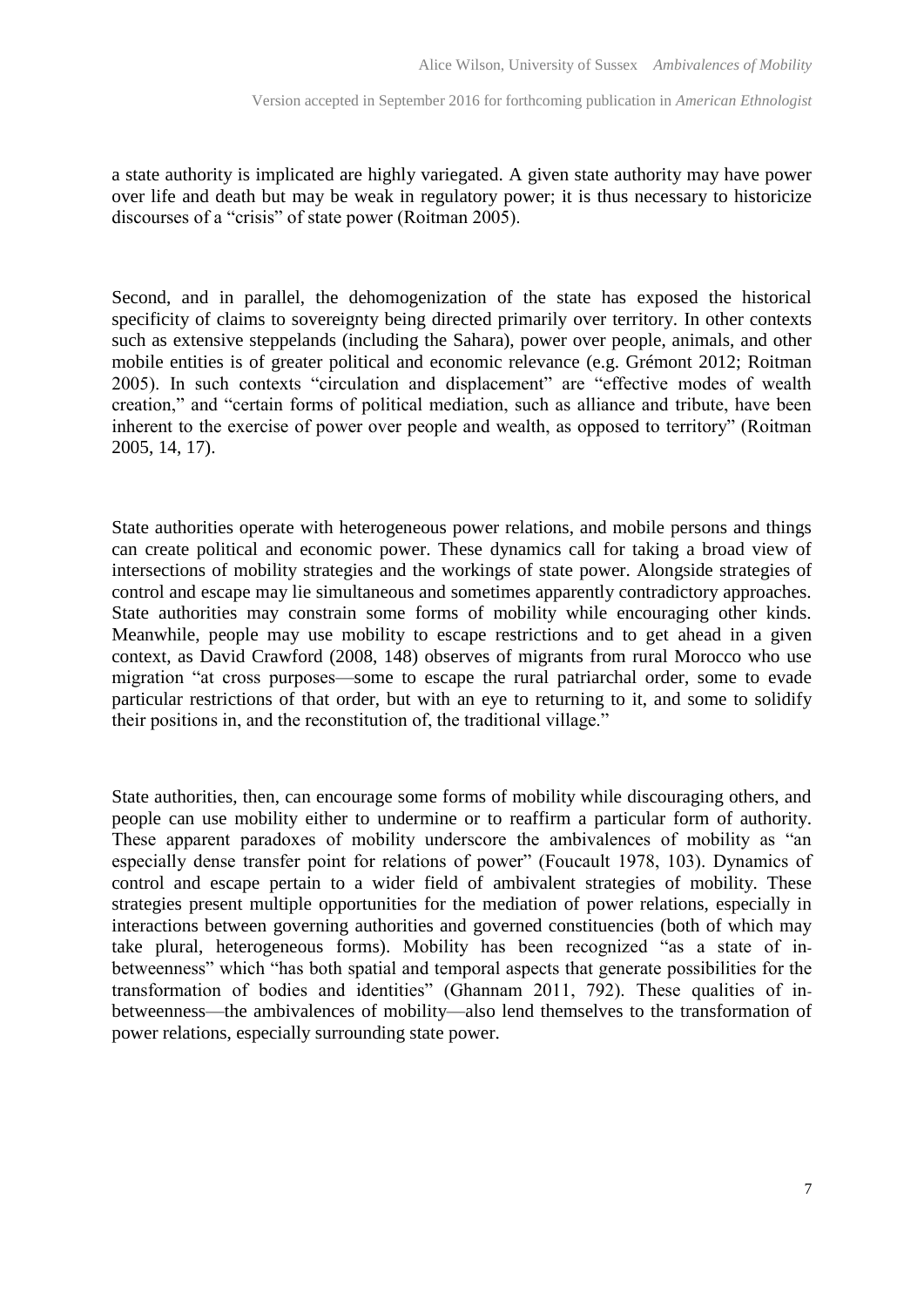#### **Disputed sovereignty in the north-west Sahara**

In north-west Africa, with the Sahara as its central, "inner" sea, the mobility of people and goods play a central role (McDougall and Scheele 2012). Resources in the region are dispersed and variably available, which makes mobility essential to their exploitation. Prior to European colonialism, the mobile inhabitants of the north-west Sahara—spanning southern Morocco, south-west Algeria, the disputed Western Sahara, Mauritania and parts of Mali interacted with neighboring state authorities such as the Moroccan sultanate, the empire of Mali, the Songhay empire, or Ottoman Algeria. But as later inhabitants and observers have looked back on such interactions, they have contested whether they signify the effective *local* presence of a state authority.

Indeed, the crux of Morocco's and Polisario's competing claims on Western Sahara concerns whether the mobility of those who have come to call themselves Sahrawis facilitated resistance to the potential encroachment of neighboring state authorities, especially the Moroccan Sultanate. Each party's claims were assessed by the International Court of Justice (1975). Among the evidence scrutinized were diplomatic documents from the  $18<sup>th</sup>$  century CE in which the Moroccan Sultan at times denied that he was able to rule the tribes in this part of the desert (Abu-Mershid and Farrar 2014, 10). The Court's eventual Advisory Opinion (International Court of Justice 1975) found that such ties as had existed between the Moroccan Sultanate and some tribes in what would become Western Sahara did not amount to territorial sovereignty, and thus that the people of Western Sahara should have the right to self-determination. Even after the advent of European colonialism, Sahrawis continued to deploy mobility to avoid a state. Sahrawis resistant to interference from colonial authorities crossed colonial borders to escape pursuit by French or Spanish authorities (Caratini 2003).

Sahrawis' experiences nevertheless demonstrate the need to distinguish between mobility as part of an art of not being governed *by a state* (the scenario that Scott explores) and the compatibility of mobility with alternative forms of governance. At least for present-day Western Sahara, at specific historical moments in the pre-colonial period, politically dominant tribute-claiming tribes constituted an alternative "project of sovereignty" to state power (Wilson 2016). Mobility in this case may thus be more helpfully understood as a technique which, if potent for keeping at bay government by a state, nevertheless does not preclude and may even facilitate government in another "project of sovereignty" such as tribes in specific historical contexts.

Although the UN has been calling since 1963 for the decolonization of present-day Western Sahara, Spain's abandonment of its colony Spanish Sahara in 1975 led to the territory's partial annexation by Morocco (and, until 1979, Mauritania). Both Morocco and Polisario claim the same territory as (part of) a projected national territory. During their period of active warfare until the UN-brokered cease-fire of 1991, each acquired control of some territory—Morocco a larger, westerly portion with the principal towns, mineral resources and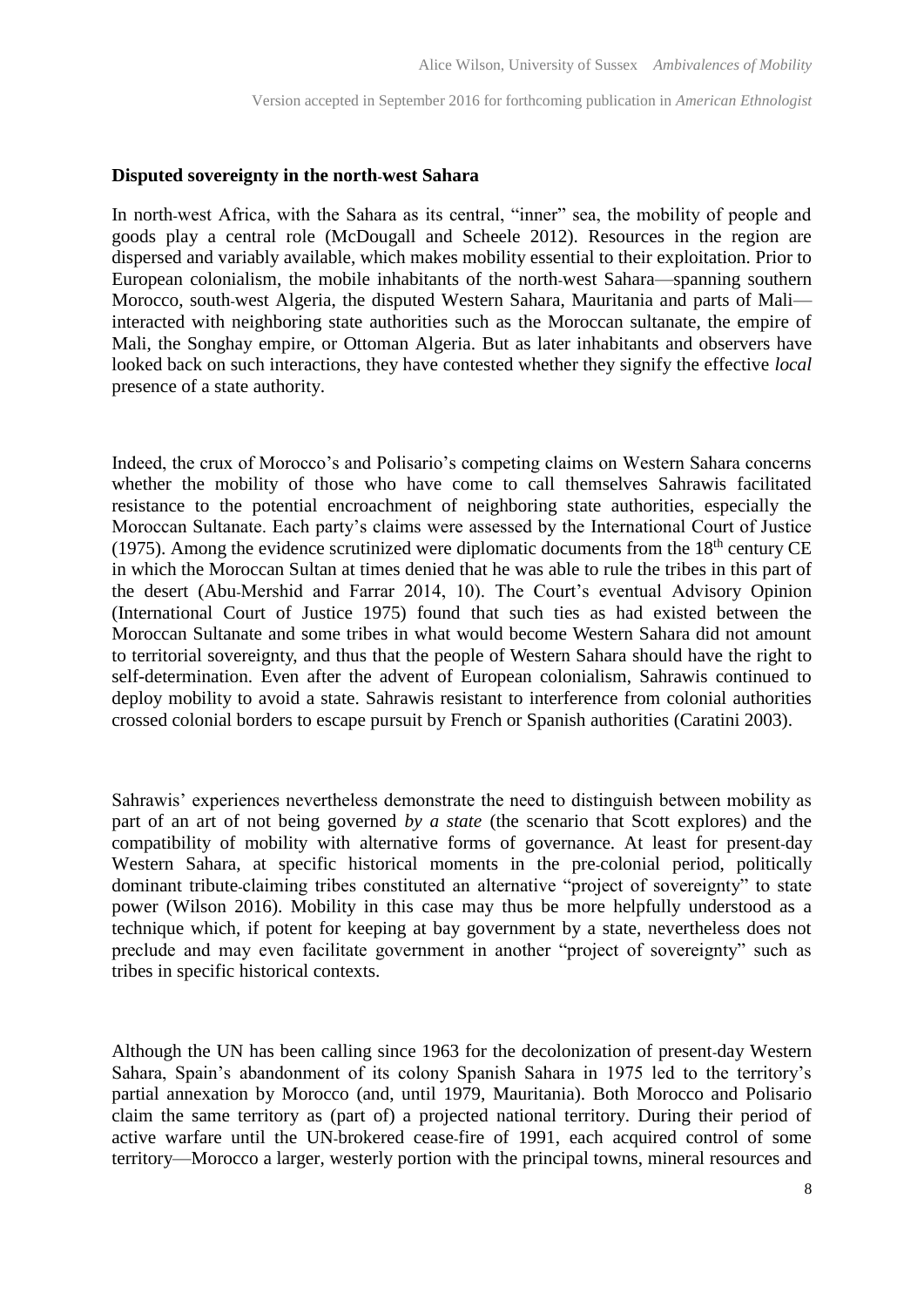coastal access, and Polisario a smaller, easterly portion. The two areas are divided by a Moroccan-built military wall or berm (of disputed length), completed in the 1980s to keep Polisario's army away. Regional and international geopolitics have seen efforts to resolve the conflict, or organize a UN-sponsored referendum on self-determination for the people of Western Sahara, fail repeatedly (Hodges 1983; Zunes and Mundy 2010; Boukhars and Roussellier 2014).

The prolonged stalemate has created ample opportunity for each rival state authority to stage claims over the people and territory of Western Sahara. With Polisario working in close coordination with the partially recognized state authority that it founded for Western Sahara in 1976, the Sahrawi Arab Democratic Republic (SADR), it is helpful to think of Polisario (and not only of Morocco) as a state authority.<sup>vii</sup> Polisario governs parts of the Western Sahara territory as well as the Sahrawi refugee population composed of those Sahrawis who fled annexation from 1975 and settled in refugee camps in south-west Algeria near Tindouf, some 50km from the border with Western Sahara. The size of all Sahrawi populations is contested. According to UNHCR estimates, the refugees may have numbered some 160,000 by the late 2000s (Chatty et al. 2010, 41). A 2000 UN list of voters for a potential referendum found 41,150 and 33,998 annexed and exiled Sahrawi adults respectively (Zunes and Mundy 2010, 214). Algeria has delegated authority over the refugee camps, their population and the immediate surrounding areas to Polisario.<sup>viii</sup> SADR and Polisario work in conjunction to control some national territory, govern a civilian (refugee) population, and operate embassies, a Parliament, elections, courts of law, prisons, ministries and customs for Sahrawis importing goods to trade in the camps (see Wilson 2016).

Annexed and exiled Sahrawi populations experience different political and material living conditions. Annexed Sahrawis enjoy greater material comfort in urban settings, but those who take an activist role in demonstrations and protests against Moroccan rule report high levels of political repression from the Moroccan authorities (Human Rights Watch 2008). Exiled Sahrawis, heavily reliant on international aid in vast camps of mudbrick rooms and tents, enjoy a range of rights of movement, expression, and association (Human Rights Watch 2014) although Polisario only plans to allow political parties to form after independence. In these different settings, mobility is a shared daily experience. Sahrawis' contemporary mobility is not simply a legacy of long-standing practices of mobile herding. As is the case among Tuareg smugglers from Niger, knowledge that facilitates mobility may have been garnered through migration or other activities quite different from pastoral traditions (Brachet 2012, 246). For annexed and exiled Sahrawis, as for North African peers, mobility is (inter alia) a means to access resources in regional or globalized labor markets (Brachet 2012) and to negotiate positions in hierarchies of a social, economic (Crawford 2008) and, we might add, political order.

To take an example, in the family of Māghalāha, my hostess in Auserd refugee camp who had joined the refugees around 1980, relatives circulated in the region and across continents.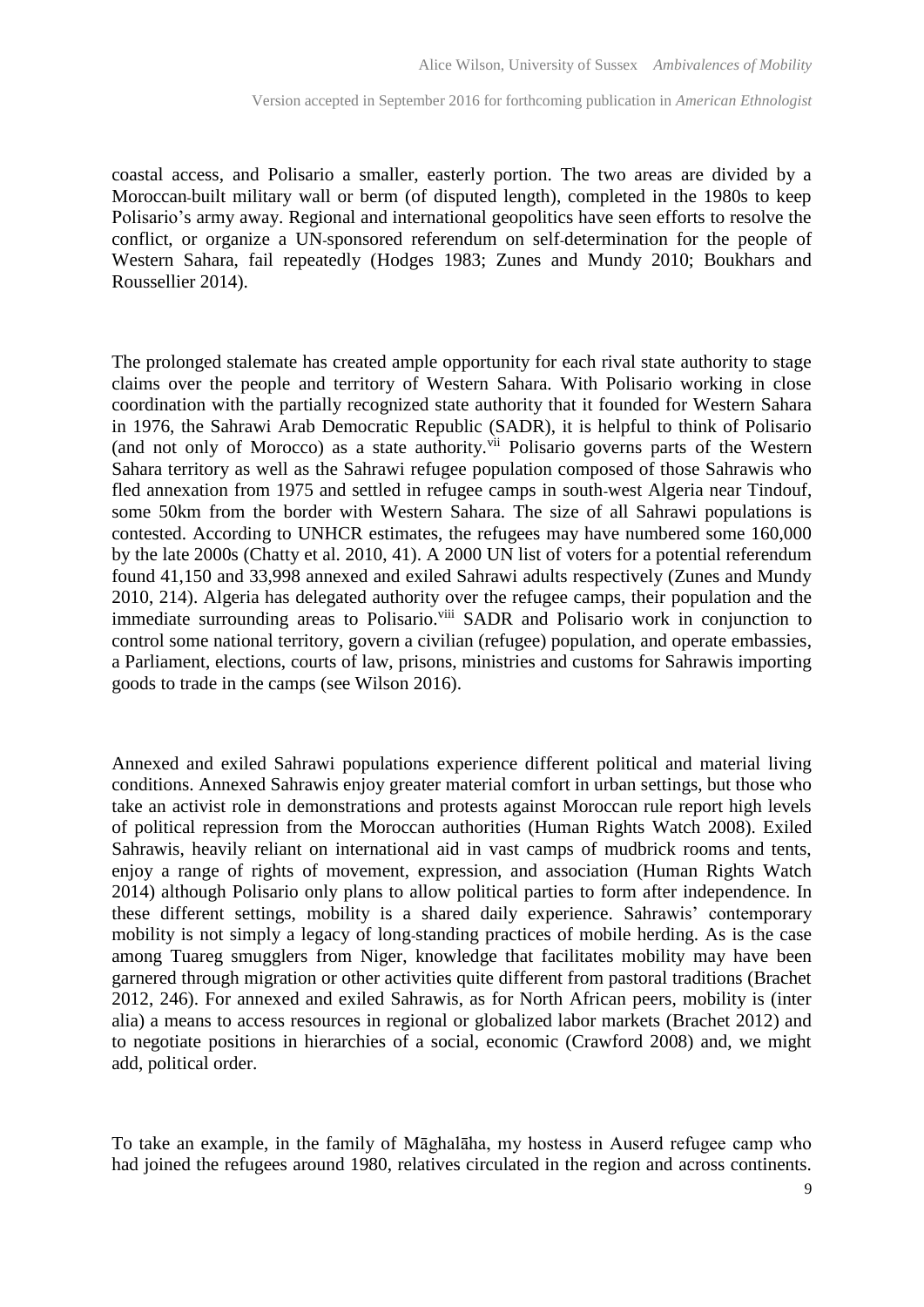When grass and available resources permitted, Māghalāha's elderly parents made trips of several weeks or months to the pasturelands to enjoy the breeze and drink fresh milk.<sup>ix</sup> In 2007 one of Māghalāha's brothers (who had previously studied in Cuba as a beneficiary of one of the study programs proffered by "friendly countries" to Polisario) was residing in Spain, thanks to an Algerian passport and a Spanish residence permit. Over the next few years, a second brother and one son (who had studied in Algeria) followed. The second brother began making trips back to the camps driving through Morocco, Moroccan-controlled Western Sahara, and Mauritania to sell second-hand four wheel drive vehicles that he had purchased in Spain. Meanwhile, Māghalāha's sister acquired a Mauritanian passport and moved first to France and later to Spain. Family friends came from Mauritania, unfurled for a few months their tent stored in the camps, and then went back to Mauritania, inviting Māghalāha to visit them soon. A few years after I met the family, Maimona, the daughter of Māghalāha's patrilateral first cousin, who had married a Sahrawi from the annexed areas, left the camps via a UN-organized family reunion visit and settled in the Moroccan-controlled areas (a move "back" for her husband). The couple took their young children to live near the latter's paternal grandparents.

Varied trajectories are familiar for annexed Sarhawis. While I was not able to meet the relatives of Māghalāha's husband, Tawālu, in the annexed areas (see below), I learned on the telephone with them, and in conversation with Tawālu and his nephew, that these relatives made trips to the pasturelands and to Mauritania. The families I did meet in the annexed areas visited relatives in different cities. Students studied in Moroccan cities and made the rounds of relatives during vacation (with which my visit coincided). In the context of such everyday mobilities in both Sahrawi communities, high political stakes played out.

#### **Familiar paradigms: control and escape**

Although the conflict between Morocco and Polisario is most commonly discussed in diplomatic and scholarly forums as a conflict over the *territory* of Western Sahara, it is also a conflict over *people*: to win support, and, to an extent, even to secure the physical presence of people in the territory which each of the state authorities governs. In this context, both Morocco and Polisario have flexed their muscles of control. In turn, Sahrawis have tried to escape such control. These conceptually (and, to an extent as regards Western Sahara, ethnographically) familiar patterns of control and escape nevertheless coincide with directly contrasting strategies of mobility.

Echoing the colonial agenda of Spanish administrators to reduce Sahrawis' mobility (Rabasco 2013), both Morocco and Polisario have introduced restrictions on Sahrawis' movements.<sup>x</sup> Morocco ringfenced some settlements during the war as a defense measure (Simenel 2016). Later, it built the berm. The latter keeps Polisario's army out of the territory west of the wall while also limiting annexed Sahrawis' or Moroccans' access to Polisariocontrolled areas. Even since the easing in the early 2000s of border controls for annexed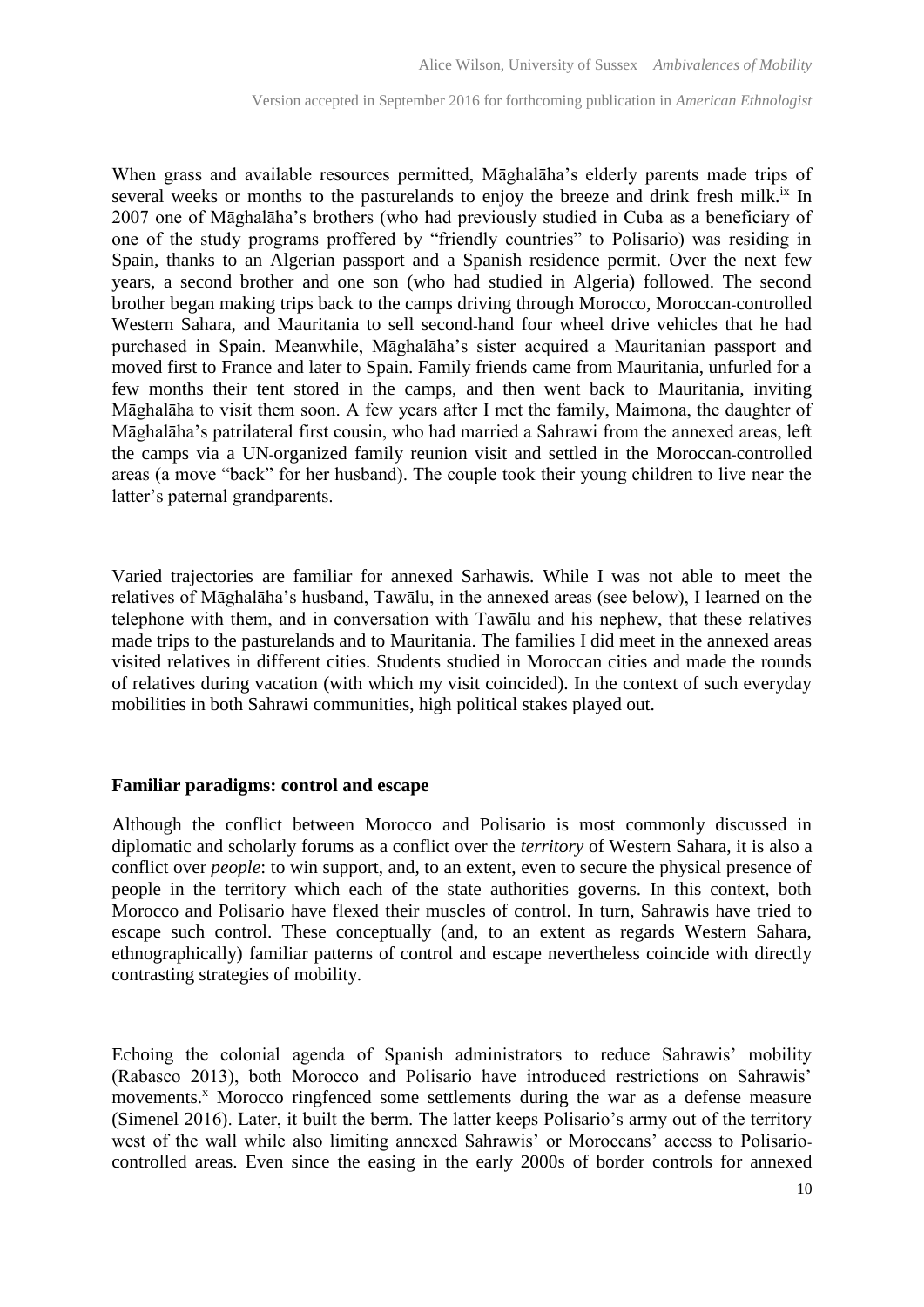Sahrawis crossing into Mauritania, annexed Sahrawis who are known by the Moroccan authorities to have visited the refugee camps outside the context of a UN-sponsored family reunification risk imprisonment on their return. This was the case for seven Sahrawis in 2009 (see Amnesty International 2011).

As for Polisario, its emplacement of the refugees in the camps favored defense, the provision of services, and the fostering of nationalist sentiment while also constraining movement.<sup>xi</sup> In the 1980s when there were transport shortages in the camps (Zunes 1988), Polisario reportedly restricted travel between camps (Hernández 2001). After the cease-fire, Polisario relaxed restrictions. Since then Sahrawi refugees have become increasingly mobile within and around the camps. They circulate in North Africa, Europe, and beyond. Yet many refugees suspect that Polisario discourages migration to Europe (and a feared brain drain) by making it difficult for them to receive an Algerian passport. Refugees submit applications for an Algerian passport to the SADR Ministry of the Interior, which is then responsible for presenting refugees' requests to the Algerian government. There is no transparency regarding the application procedure, making it unclear where responsibility for long delays lies between Polisario, Algeria or even a migration-wary EU.

Meanwhile, although Polisario does not physically prevent refugees from leaving the camps for Moroccan-controlled Western Sahara, it likens such departures to national betrayal. In practice, refugees distinguished between honorable and dishonorable moves to the annexed areas. In Maimona's case, her cousins justified her departure because "her husband's parents are old and weak." In a contrasting case, one man was widely believed to have been to the Moroccan-controlled areas because he had been given money to promote Morocco's proposal for autonomy (rather than independence) in Western Sahara. After his return to the refugee camps, relatives of his told me: "No one visits him, no one will go to him to have tea with him". In their view, acquaintances avoided him because they disapproved of his suspected political orientation.

If "[w]here there is power, there is resistance" (Foucault 1978, 95), then where there is control over mobility, we may expect to find mobility deployed for escape. For the many Sahrawis who idealize unrestricted movement as a feature of an imagined mobile pastoralist heritage, and who perceive European colonialism and its aftermath to have imposed artificial borders restricting such movement, being mobile to thwart interference from state authorities has a powerful appeal. (In practice, however, tribal hierarchies restricted the movements of pre-colonial pastoralists (Caratini 1989) and the end of raiding under colonialism facilitated new forms of circulation (Molina Campuzano 1954).)

For nationalist annexed Sahrawis, the pasturelands are a space into which those who fear arrest can escape the reach of the police. The Sahrawi demonstrations that took place in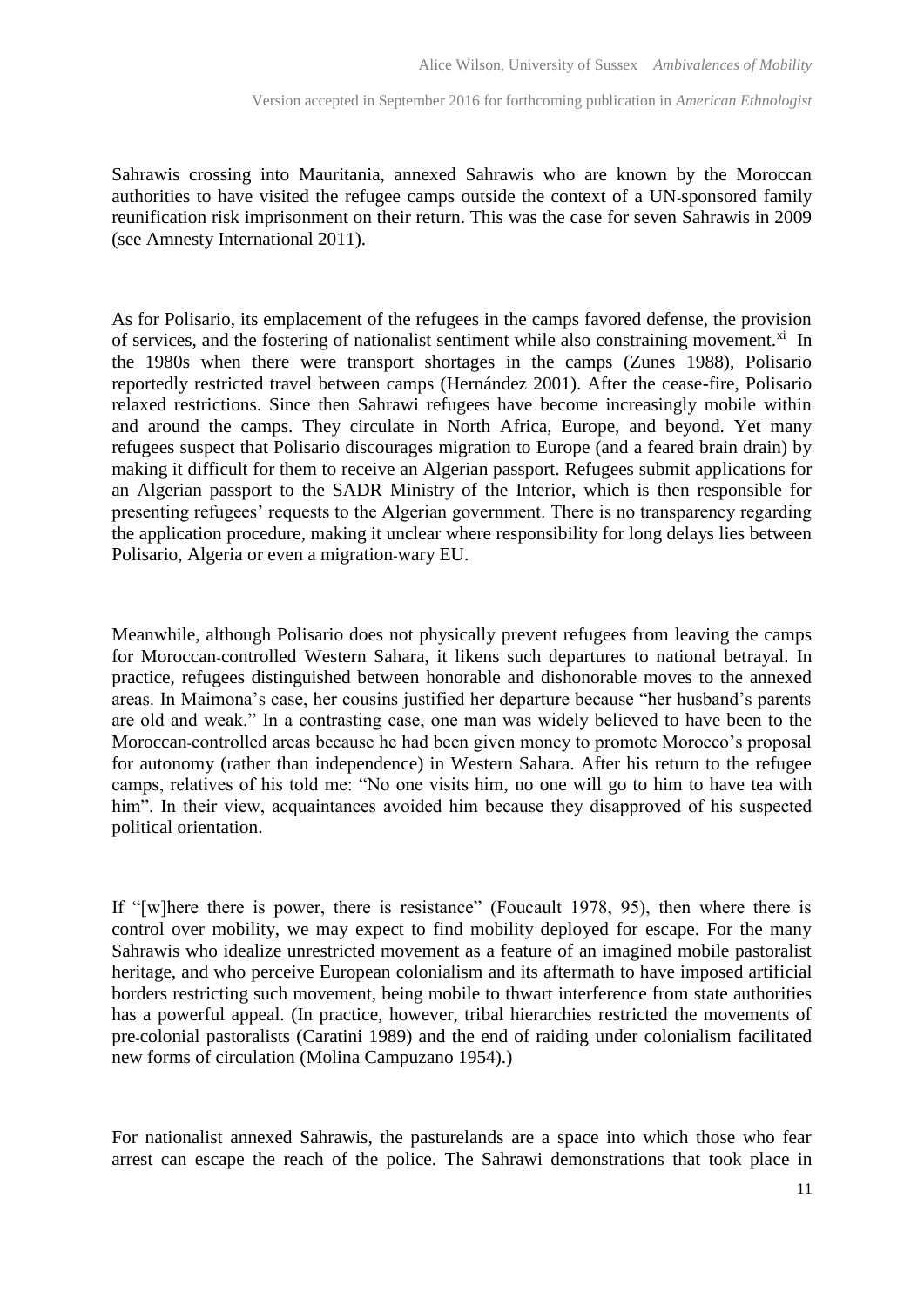October-November 2010, a few weeks before Tunisia's Arab Spring, are the most poignant illustration. The original protestors, who were dissatisfied with the distribution of plots of land in the (would-be) capital Elayoune, set up camps in the nearby desert in order to avoid immediate shutdown by the authorities in the closely-monitored city (Fernández Molina 2015). By the time that the Moroccan authorities forcibly closed the camps, "over 15,000" (United Nations Security Council 2011, 1) demonstrators had gathered. More commonly, the pasturelands represent a potential space of escape on a smaller scale. Sahrawi young men interviewed by Tara Deubel (2010) describe feeling freedom from Moroccan repression when they escape to the pasturelands.

My own visit to the annexed areas revealed how family groups, including women, can seek safety in the pasturelands. Although the children of Māghalāha and Tawālu had arranged for me to stay with paternal cousins of theirs in Elayoune, when I tried to call the family a few days before travelling, I could not get through to several phone numbers. When I eventually reached one female relative, she told me "we're not there [in the city]. We went far, far away." She explained that the family had not felt safe, and had left the city for the pasturelands. After further explaining that she could hardly hear me, because the signal was weak in the pasturelands, the conversation (and my prospects of staying with them in Elayoune) ended. When I later raised this with the family with whom I eventually stayed in Smara, no one was surprised. The family explained to me that this was what people did if they were afraid: they took off for the pasturelands. In a context in which annexed Sahrawis who host foreign visitors can come under surveillance from Moroccan security services (as became the case during my visit), my Sahrawi hosts did not comment on the extent to which my impending visit may have precipitated this family's decision to leave for the pasturelands. Such departures have since become more difficult, however. After the 2010 protests, the Moroccan authorities forbade tents from being mounted near towns (Boulay 2015).

It is less widely acknowledged that the pasturelands also attract refugees wishing to avoid restrictions from Polisario, rather than political persecution. Such tendencies are an intimate aspect of life in the camps not readily displayed to external observers. In 2008-2009, when Polisario was trying to restrict conspicuous consumption at marriage ceremonies (Wilson 2016), several refugees explained to me that families who wanted to continue with a camel slaughtering and live music could do so in the pasturelands, away from the sight of Polisario and other refugees, without being subject to the rumored punishment (the withholding of rations for two years). Sexual activity outside marriage, on the part of either men or women (both being punishable under the SADR penal code), could likewise be the occasion of escapes to the pasturelands. I heard some such cases discussed in hushed voices in the privacy of a tent. Those sharing confidences would lean in toward each other to tell of a young man believed to have gone to the pasturelands because he had impregnated a young woman, or of a young woman who had hidden her pregnancy by staying in the pasturelands.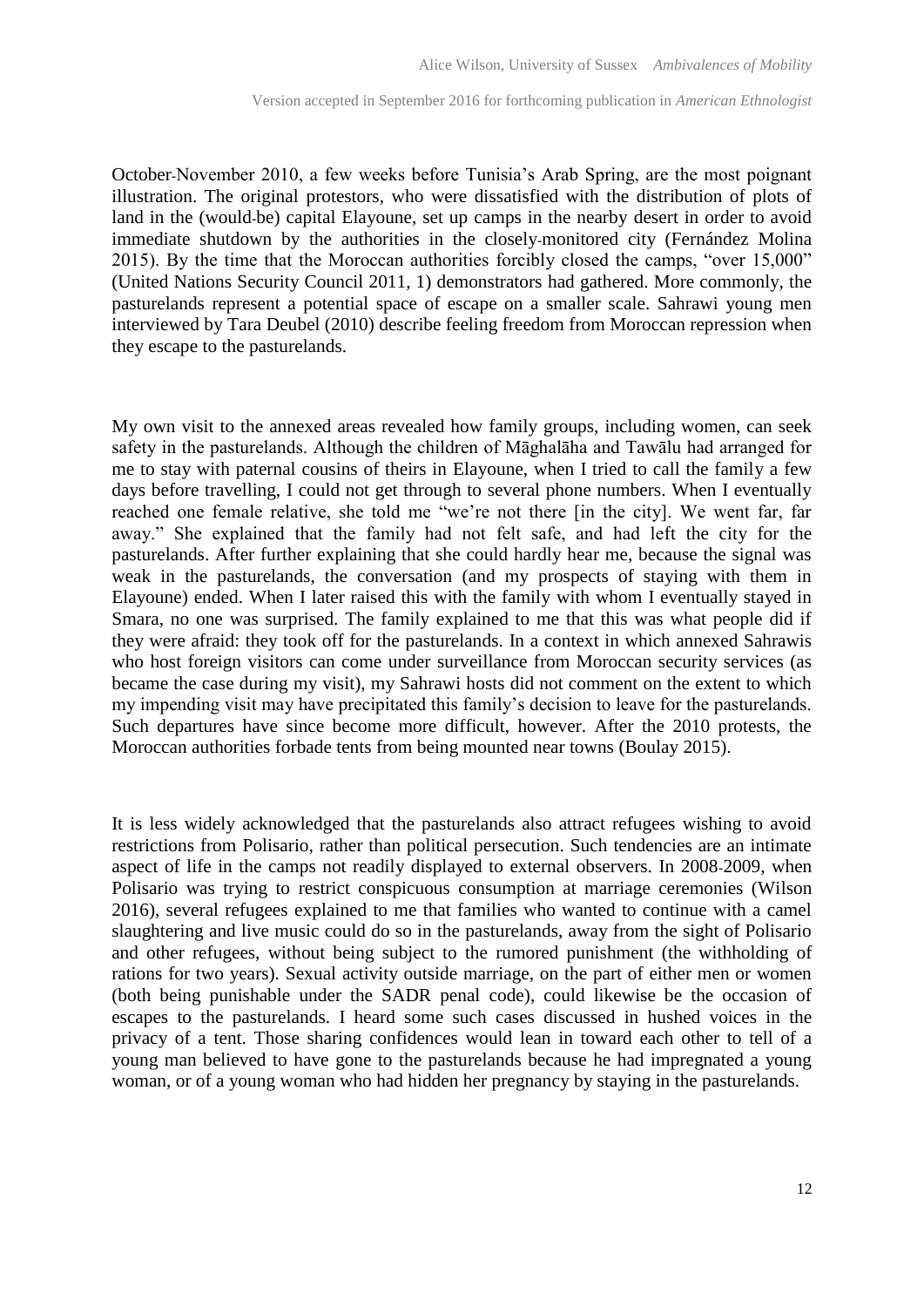On the question of slavery (which is prohibited by SADR), Human Rights Watch (2014, 63) "did not find evidence of widespread practices of slavery in the Tindouf refugee camps or the areas of Western Sahara under SADR jurisdiction" nor "find evidence or hear claims that SADR authorities practice, profit from, or encourage slavery." At the same time, its researchers highlighted the pasturelands as the space in which "a small minority of the refugees" persisted with abuses, such as a family of herders reported to have abducted two children from the camps and forced them to work without pay in the pasturelands (Human Rights Watch 2014, 4, 65–70). To varying degrees, the pasturelands are potential spaces for evading state authorities.

#### **Investing in mobility**

At the same time as they have attempted to control Sahrawis' movements, both Morocco and Polisario have invested in the mobility of claimed subjects. Their strategies go beyond techniques of settler colonialism (Rabinowitz 1997), roads as a means of penetration (Masquelier 2002), or mobility as a weapon of conquest (Ibn Khaldūn 1377 [1958]). Both state authorities have encouraged claimed citizens to move through the disputed territory as a means of embodying respective claims to rule over people and territory.

Polisario has encouraged refugees to make trips, or even to go and live, in the Polisariocontrolled areas of Western Sahara. This offers several attractions: experiencing the claimed homeland first hand; exploiting Sahrawi-owned resources (instead of rations); and challenging Moroccan representations of Polisario-controlled Western Sahara as an uninhabited "no man's land." One very literal form of Polisario's investment in mobility is its management of public camel herds owned by ministries, sections of the army, or municipalities in the refugee camps (see Figure 2). My host in April-May 2008 in the pasturelands near Bir Lehlou, Mahjoub, had been tending the herd belonging to Auserd refugee camp for eight years. He explained how refugees benefited from these herds: "…when there is lots of milk, we take the camels to [a spring east of the camps] and from there we send milk to Auserd. We work from row to row of tents, the milk is distributed to residential groups in turn." Polisario-sponsored connections between the refugee camps and the pasturelands are long-standing. Mahjoub's sister Tekbir explained that "in the 1980s [Polisario] did not distribute milk and meat, but it organized *rihalāt* [trips] for old, sick people for a month or two so that they could go and drink the milk [from camels]" (Fieldnotes, April 24 2008).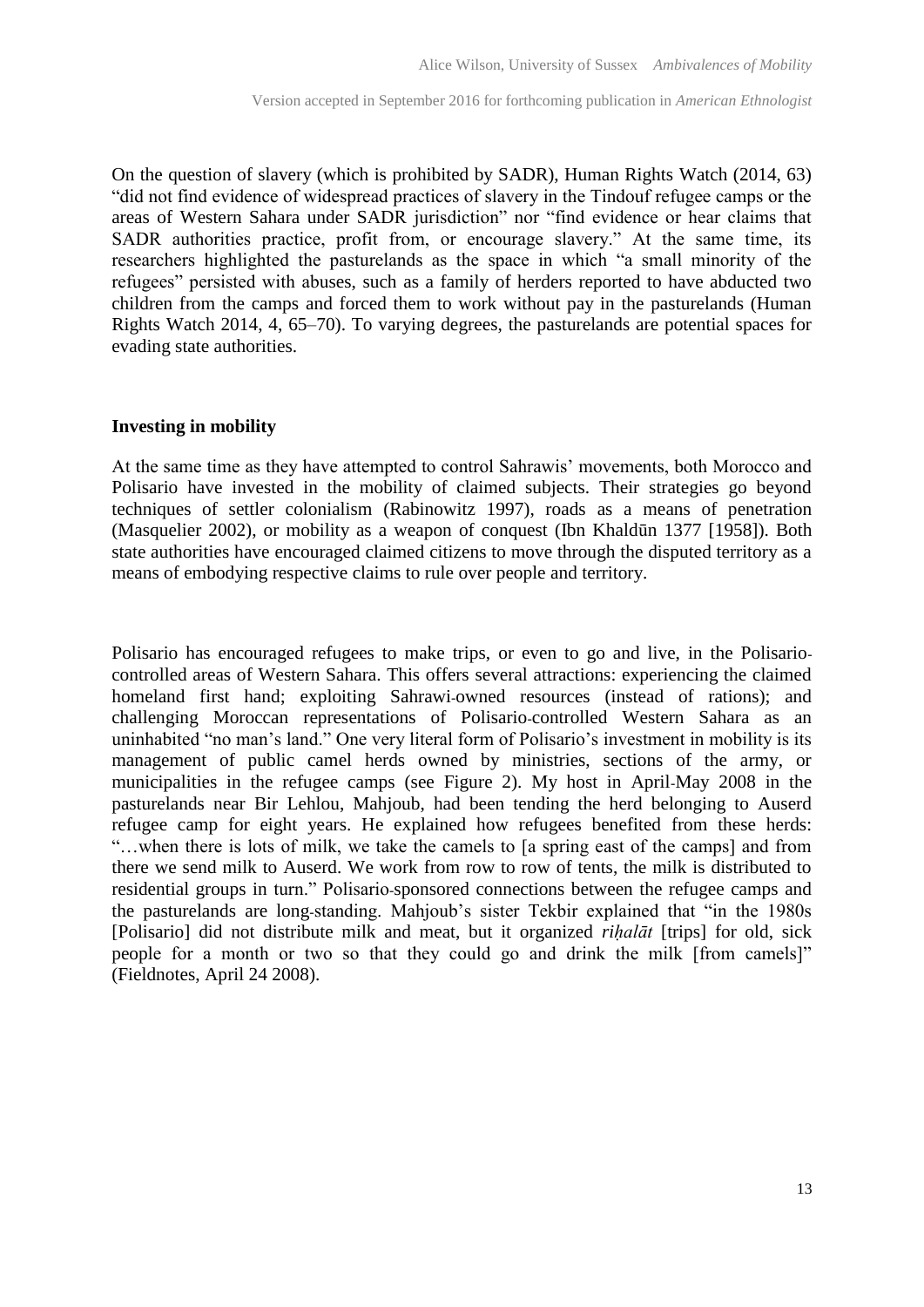

Figure 2. Camels owned by the municipality of Auserd refugee camp gather outside a tent, home to a Sahrawi family, near Afraijat Albashir, Western Sahara, April 23, 2008. Photo by Alice Wilson.

A few days later, a visitor to Mahjoub's encampment told me more about the Polisario-owned herds. I wrote: "Lahbib... is one of the people who looks after the camels for [the SADR ministry of development]. He tells me that each ministry and each military region has its own camels. He also writes down for me, or rather draws, the camel symbols for each of them" (Fieldnotes, May 1 2008). In the local context of tribes each having their own camel brand (and sometimes being nicknamed after their brand), branding camels with the design of a ministry and army unit is a powerful symbol of Polisario as a governing authority that can produce, own, and place its stamp on resources. For Tekbir and her niece and daughter, whom I joined in watching a herd owned by a department for supplies (*imdād*) coming to be watered at a newly drilled well in the pasturelands near Bir Lehlu in May 2008, the site of what I estimated to be some 200 camels arriving over the horizon, congregating and jostling to reach the trough, each displaying the brand of the ministry in question, was a source of excitement, joy, and pride (see Figures 3 and 4).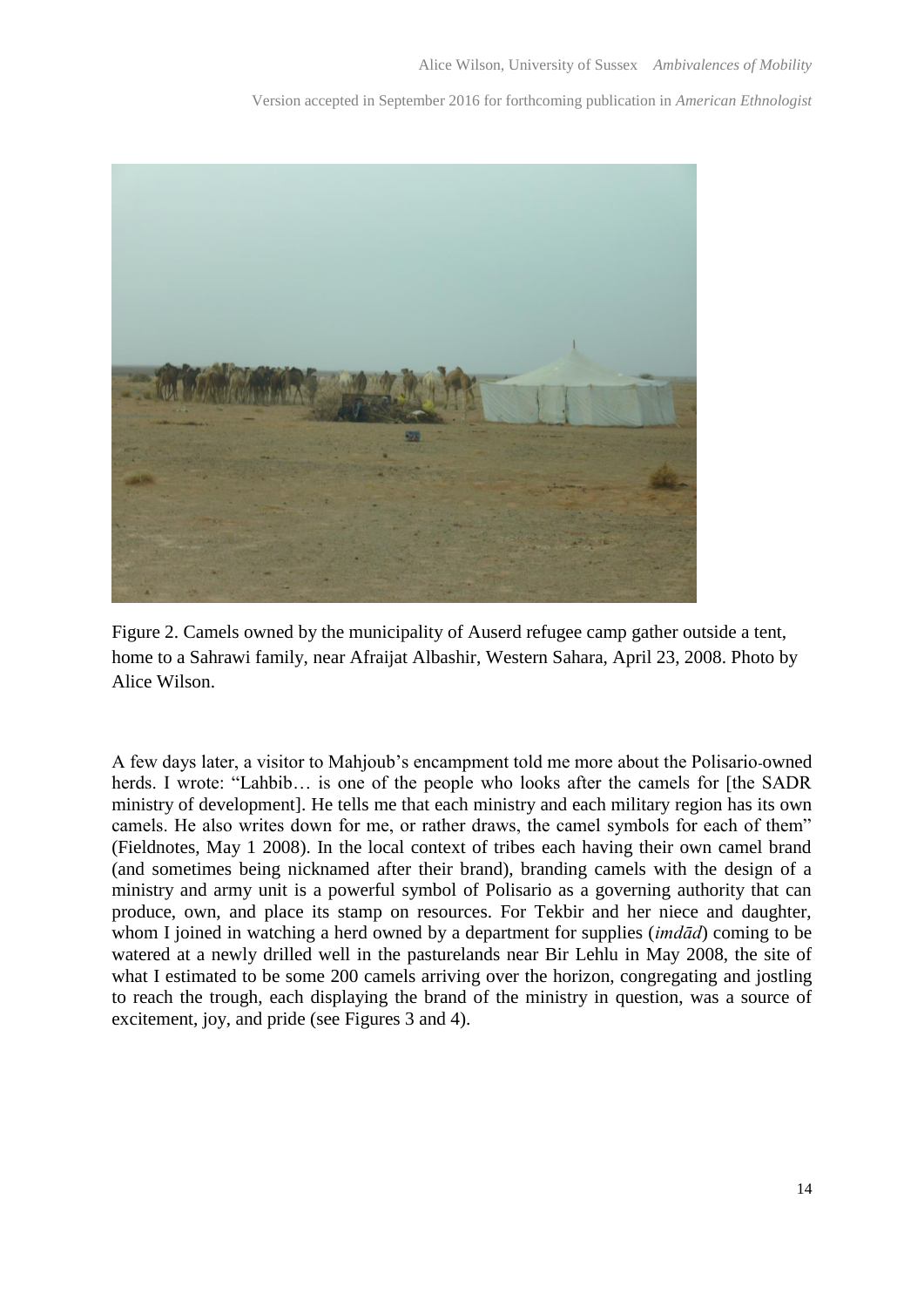

Figure 3. Preparations have been made to test out a new well recently drilled near Afraijat Albashir, Western Sahara, May 3, 2008. Photo by Alice Wilson



Figure 4. Camels owned by the Department of Supplies of the Sahrawi Arab Democratic Republic drink from a newly-built well near Afraijat Albashir, Western Sahara, May 3, 2008. Photo by Alice Wilson.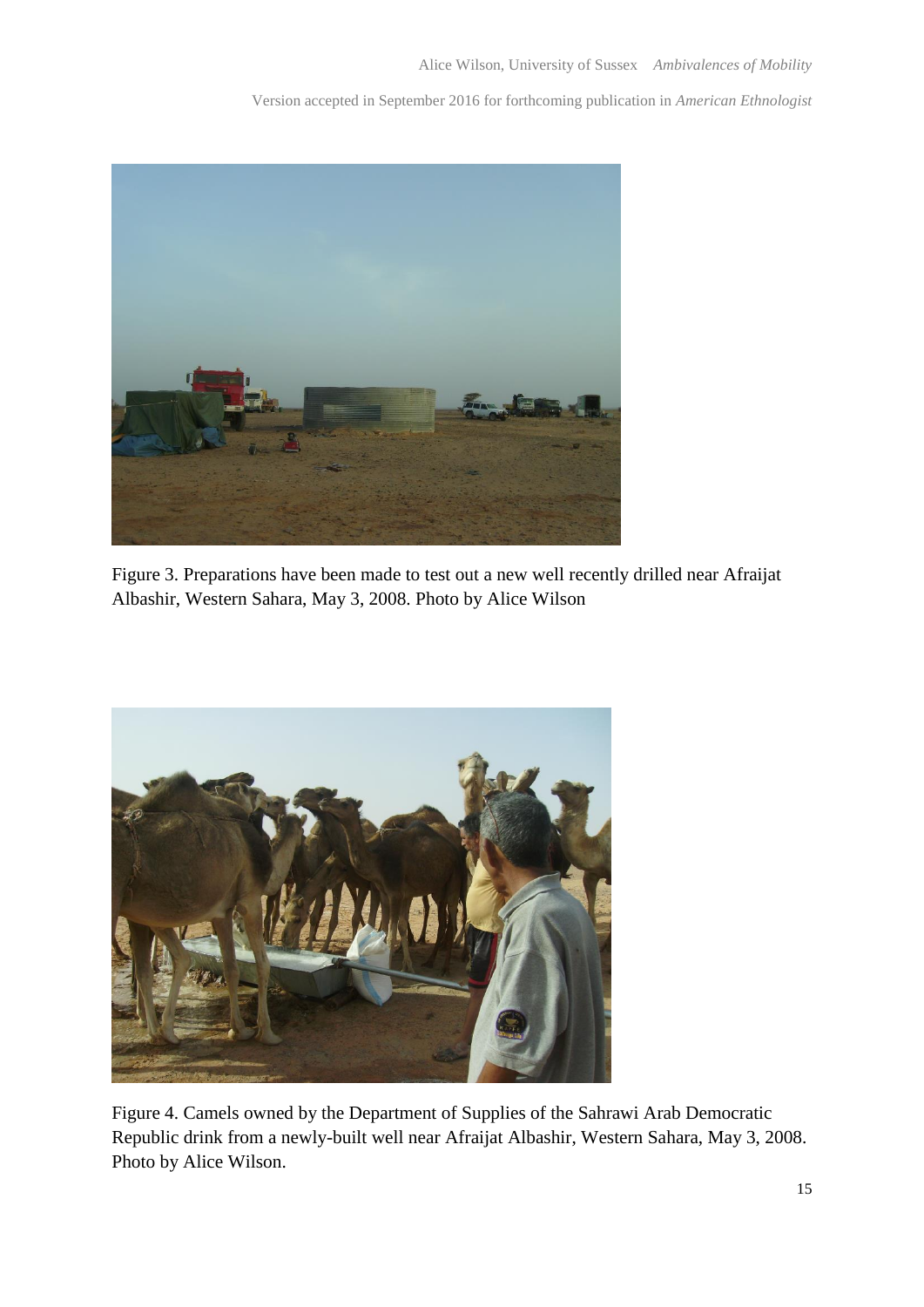From 2007, to counter Moroccan discourses that the pasturelands were "uninhabited," Polisario began actively encouraging refugees to relocate to new towns in what Polisario nationalists refer to as "the liberated territories" *(al-arādhi al-muharrara)* or "the national rural areas" (*al-rīf al-watanī*). An entire ministry of SADR (located in the refugee camps, alongside the other ministries) is dedicated to economic and demographic development in these areas. Through this ministry, Polisario has opened additional schools and healthcare centers and coordinated the drilling of new wells (which is reliant on outside funding). For existing water sources, such as the two wells at Bir Lehlou, Polisario tops up water levels when necessary. On my visit to Bir Lehlu, one shopkeeper explained "Polisario sends a [water tank] to fill up the wells. The water here is free, you queue up to get some... Sheep and goats get to drink before camels. After that you wait your turn in the line" (Fieldnotes, April 26 2008).

Families who relocate to these areas may no longer claim rations (as they will not have crossed an international border and thus cannot be classified as refugees under current definitions). This is widely perceived to be why relatively few families choose to relocate. Around the time when the UNHCR estimated some 160,000 refugees in the camps (Chatty et al. 2010, 41), one new town hosted approximately 700 families in 2010 (RASD TV 2010). Greater numbers take advantage of Polisario's encouragement of families to make trips back and forth to the Polisario-controlled areas in support of official political events held in these territories, such as the anniversary celebrations for the foundation of SADR (held on February 27 each year), an arts festival and, on occasions, the Polisario General Congress.<sup>xii</sup> For such events, small family groups, usually consisting of an adult woman and one or two teenage or young adult relatives, are sponsored by Polisario to go out with a tent to host foreign journalists, aid workers, political activists, and researchers who are accommodated in the tents. Polisario covers transport costs and provides extra rations provided for the refugee hosts. For refugees who would otherwise lack resources to go to the pasturelands, these Polisario-sponsored trips provide an affordable means of spending time in the claimed homeland.

For its part, Morocco gives tax breaks, as well as subsidized wages (Oudada 2012), to encourage Moroccan settler colonialism in Moroccan-controlled areas of Western Sahara. In parallel, Morocco foregrounds a narrative of heavy investment in the urban infrastructure and economic development of Western Sahara under its control (e.g., Thobhani 2002). There is nevertheless a Moroccan parallel to Polisario's investments in mobility as a means of making claims over people and territory. Claiming Western Sahara as an integral part of the national territory and Sahrawis as Moroccan citizens, the Moroccan authorities extend to annexed Sahrawis the rights to graze in common pasturelands (*agdal*) that are accorded to all Moroccan citizens. When pasturelands are depleted in annexed Western Sahara, Sahrawi pastoralists may transport their herds in trucks to fresher pasturelands in internationally recognized Moroccan territory. Such livestock migration can lead to tensions with Moroccans living near the *agdal* pasturelands, who resent the depletion of "their" resources by Sahrawis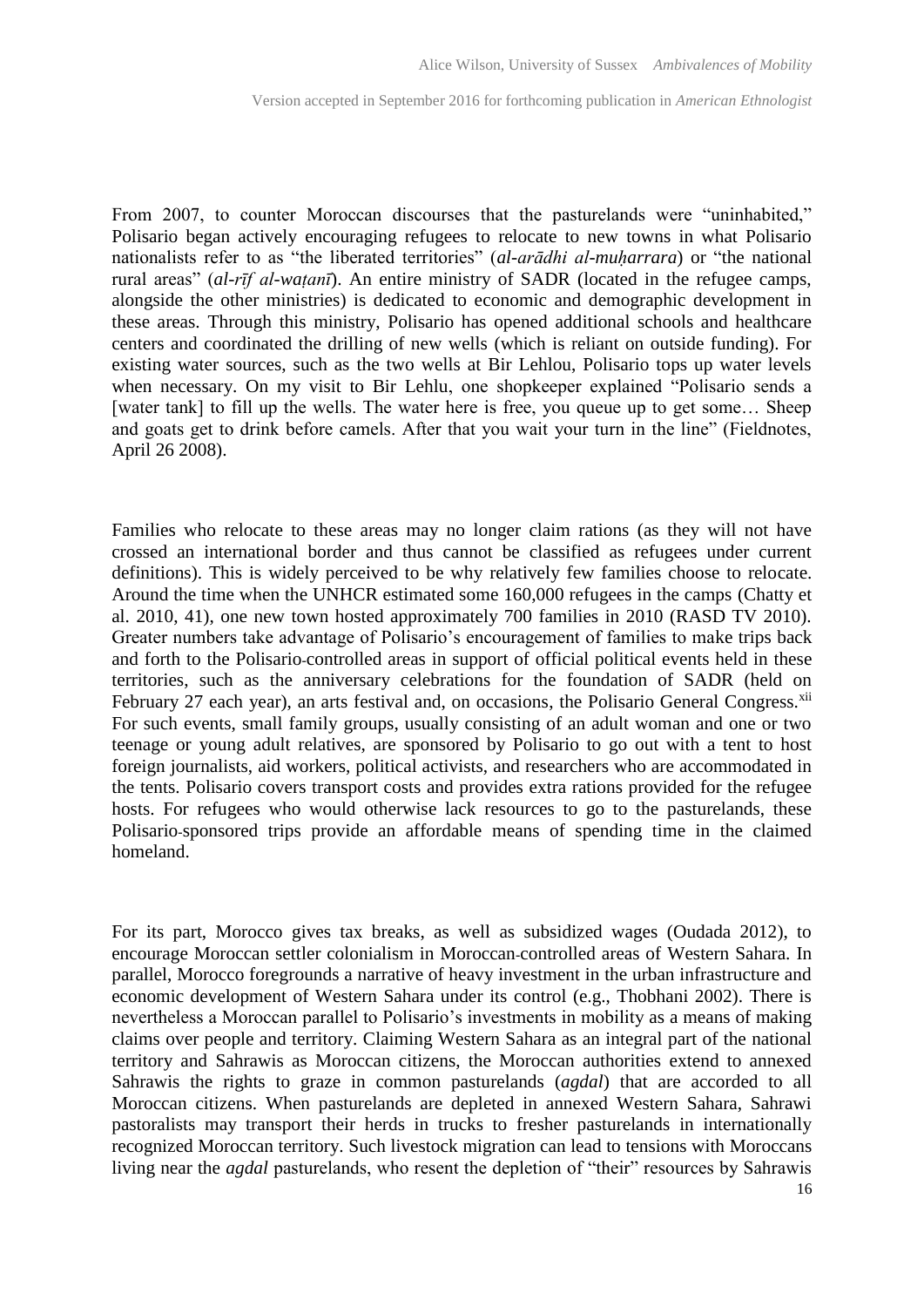(Bertram Turner, personal communication). While their mobility within internationally recognized Moroccan territory is doubtless economically beneficial to annexed Sahrawi pastoralists, from the perspective of the Moroccan state such movement enacts in practice Morocco's claims that Sahrawis are Moroccan citizens, integrated into Morocco's perceived national space.

In this conflict over people and territory, long-term histories of the mobility of resources have made the circulation of people and animals a field of competing claims. Camels quite literally bear this out. Polisario is not alone in having elaborated its own camel brands. Morocco has also formulated its own camels brands, Lahbib informed me. When camels which the respective state authorities have branded with their stamp circulate in the territory they become a means of making a claim on territory. If in the north-west Sahara, mobility "helps to make and maintain place elsewhere" (Scheele 2012, 5), the Western Sahara conflict highlights how the sponsorship of mobility can help to make and maintain state power itself.

#### **Mobility for consolidation**

Annexed and exiled Sahrawis' uses of mobility to escape the intervention of a state authority coincide with strategic mobility to consolidate positions within (rather than against) a given regime of state power. Rather than deploying social or physical mobility in pursuit of economic or other opportunities (Gaibazzi 2014; Ghannam 2011), Sahrawis engage in mobile lifestyles to make themselves more secure with regard to governing authorities.

Funded through international aid, refugees' rations could fluctuate dramatically—as they did in 2005 when the World Food Program decreased its targeted population from 158,000 (in 2004) to the 90,000 "most vulnerable" refugees (Zunes and Mundy 2010, 128). Mobility is a potential means for refugees to reduce their dependence on rations, and in some cases to become noticeably richer than many peers. Refugee families sought not only to become transnational (by sending migrants to Europe), but also, where assets allowed them to do so, to invest in herds in the pasturelands.

Given the unpredictability of finding paid work in the refugee camps (or in Europe, even before the 2008 financial crisis), young men working in the pasturelands spoke in upbeat terms about the availability of employment there. Several young men who passed through the shop in Bir Lehlou where, along with Tekbir, we whiled away a morning during extended car repairs, spoke of how "the pasturelands are good (*zaina*). There is work here. In the camps there is no work." Wages for herding in the pasturelands were higher than for low-skills paid work in the refugee camps. Mahjoub's co-worker Mokhtar explained: "for being a herder you can earn [115 euros, 120 euros] in a month, or in the summer even [200 euros]" (Fieldnotes April 26 2008). At the time a shop worker in the camps earned the equivalent of 100 euros a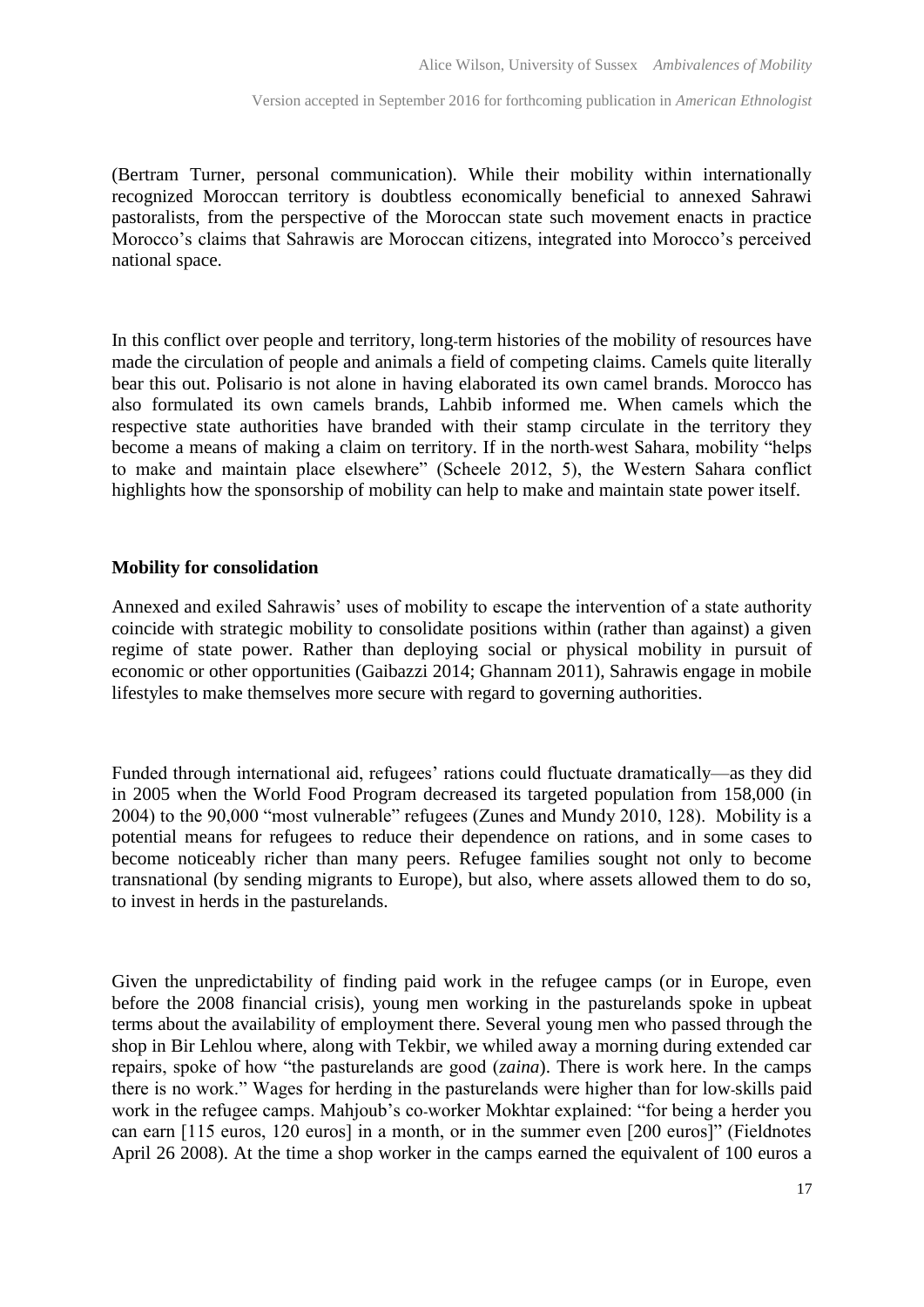month. One advantage of the pasturelands, in contrast to Spain, was that if the work dried up, one could go back to the camps. A shopkeeper in Bir Lehlou explained: "some shops close when there is no grass, like now—the owners just close up and go to the camps" (Fieldnotes, April 26 2008). In contrast, I heard of many Sahrawis in Spain without residency papers who spent months out of work. They were unwilling to return to the camps so as to avoid starting the visa process again.

The very fact that Polisario invested in the pasturelands created opportunities for refugee families to "piggy back" on that investment. Mahjoub and his co-worker Mokhtar were a case in point. The municipality of Auserd refugee camp employed Mahjoub to tend its camel herd. To my knowledge, the NGO that sponsored the camel herd program for Auserd camp only offered one salary. Because men are the ones who take camels out to pasturelands at some distance from the encampment where women are based, herders prefer to have the labor of more than one male adult. Mahjoub's colleague (and in fact former brother-in-law) Sidi nevertheless came to an arrangement whereby Sidi, who owned a number of his own camels, entrusted these to Mahjoub to herd with Auserd's camels, while Sidi paid Mokhtar the same monthly wage as Auserd paid to Mahjoub. Sidi himself occasionally came to the encampment and helped with the work too. The private owner and the public owner thus provided two (equal) salaries, which the two workers shared each month. Public investment in the pasturelands had a knock-on effect of subsidizing private investment in the pasturelands.

Intriguingly, some refugees also adopted a strategy of mobility in order to negotiate a favorable position vis-à-vis not Polisario, but Morocco. For a time, refugees who left the camps for annexed Morocco and swore allegiance to the King were welcomed, and given a monthly stipend and housing. Over 2008-2010, some refugees, who on arrival had declared their loyalty to Morocco, actually later returned to the camps, enriched by having sold the assets that Morocco had given them as a "reward" for their "return" (Wilson 2014). Many (but not all) of those who did so were single young men looking for resources to set up a small business in the camps and to marry. Polisario apparently turned a blind eye, or even tacitly approved of such profiteering at the expense of the Moroccan authorities, some refugees claimed. Refugees (and many annexed Sahrawis) perceive Morocco's exploitation of fishing and mineral resources in Western Sahara as theft; in this context, refugees talked of the funds that could be gained from Morocco through such temporary "returns" in terms of "rights" (haqq) and "wealth" (hayawān, literally "animals") owed to them. Following the 2010 protests, however, Morocco announced that it would only give the benefits to families, rather than single young men (thus indicating its suspicion of the politics of single young men hailing from the camps). This particular avenue of refugees using mobility to negotiate a better position vis-à-vis Morocco was cut off.

In the Moroccan-controlled areas, mobility may sometimes prove a means less of resistance to delegitimize Moroccan rule than of resilience. For annexed Sahrawis and Moroccan settlers alike, the Moroccan state is the main purveyor of livelihoods, ranging from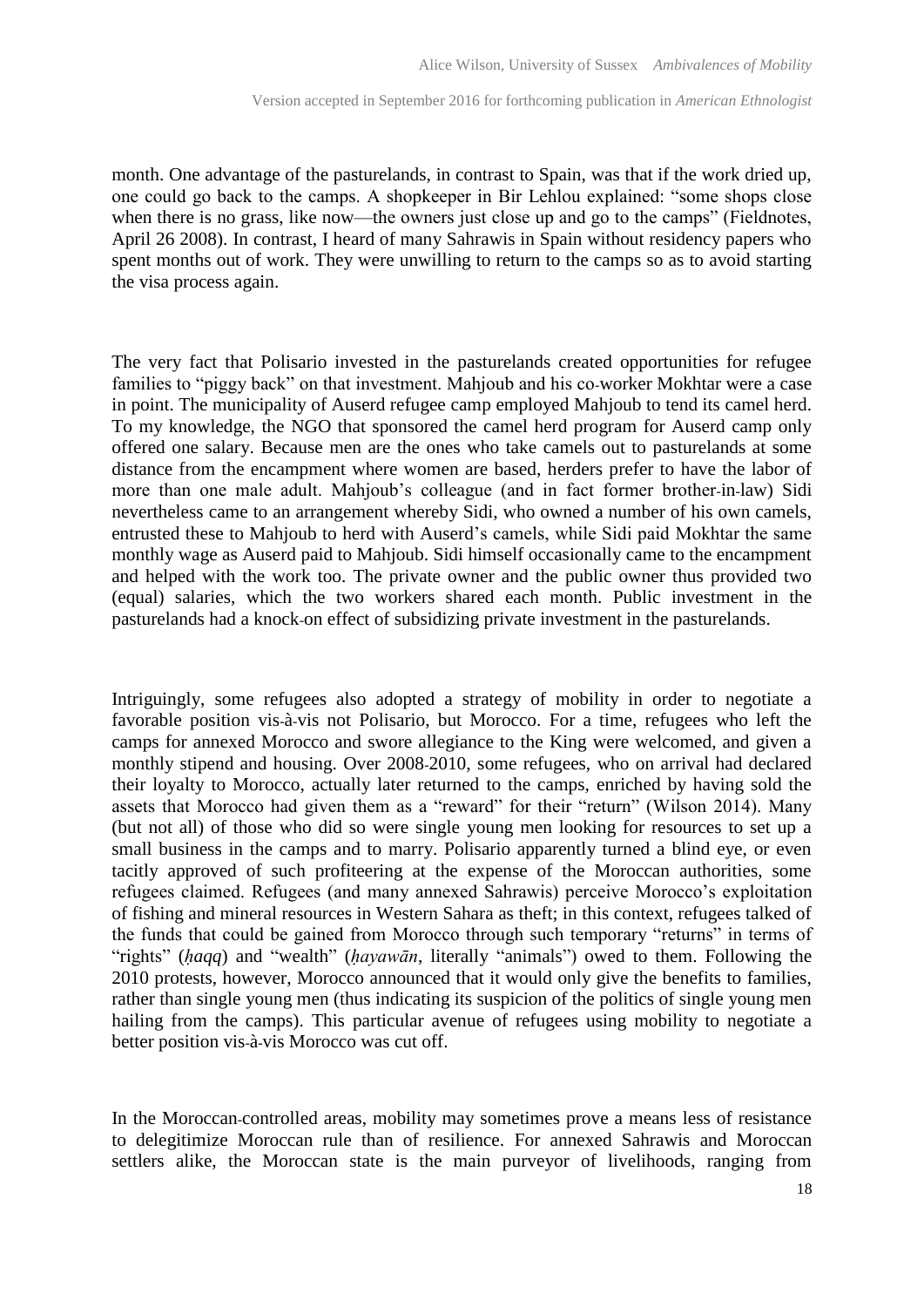employment in public services to subsidies. For nationalist annexed Sahrawis who fear discrimination, this engenders anxieties of being dismissed from their job for political reasons. When, during my visit to Moroccan-controlled Western Sahara, I moved from Smara to visit a relative of the same family in Elayoune, my hostess in Elayoune reproached me. "Why did you stay with them?" she asked me, referring to her relatives in Smara. "Don't you realize that he [the father of the family] could lose his job because you stayed with him?" She added that he had a large family to support.

My hostess in Elayoune spoke apparently without feeling such vulnerability herself. She was single, without dependents, and a high-earning civil servant working in education and training programs. She was also the daughter of a "mixed marriage", her father a Sahrawi and her mother a Moroccan. In subtle ways, such as by lending me a book of recent facts and statistics about Morocco, she perhaps conveyed to me a political positioning that was not threatening to Morocco's claims over Western Sahara. I later observed that she kept some distance from her Sahrawi relatives. These factors may have contributed to her feeling a greater sense of security for herself vis-à-vis the Moroccan government, but she was clearly pained at the possibility of risk for her relatives.

In fact, while staying in Smara, I had learned that the family's father, Salek, owned a herd of over two hundred sheep, tended to by paid shepherds in the pasturelands. Salek had explained to me that, as a Sahrawi, one never knew what might happen when one worked for the Moroccan administration (as he did), and the animals were another form of income. Thus engagement with mobility, in the form of investing in livestock kept in the pasturelands, was not deployed here as a means of resistance, but as a means of consolidating a more secure place within a given regime of state power.

#### **Ambivalences of mobility**

Even while neoliberal state authorities encourage certain forms of mobility, state authorities in the global north seek to constrain unwanted forms of mobility in increasingly spectacular ways. Concurrently, persons use mobility to evade the unwanted restrictions of a state authority. These tendencies of state authorities to control mobility, and of persons to use mobility to facilitate escape, have long histories. It is by no means surprising, then, that in disputed Western Sahara rivals Morocco and Polisario reiterate the familiar paradigms of states controlling mobility while Sahrawis on the ground reproduce traditions of using mobility to evade a state authority. More surprising, however, is the fact that all these parties have simultaneously deployed contrasting strategies. Endorsing a greater level of mobility than is usually found in settler colonialism, both state authorities have encouraged claimed subjects to move through space as a means of reinforcing claims to disputed people and territory. Both annexed and exiled Sahrawis have used mobility strategically to negotiate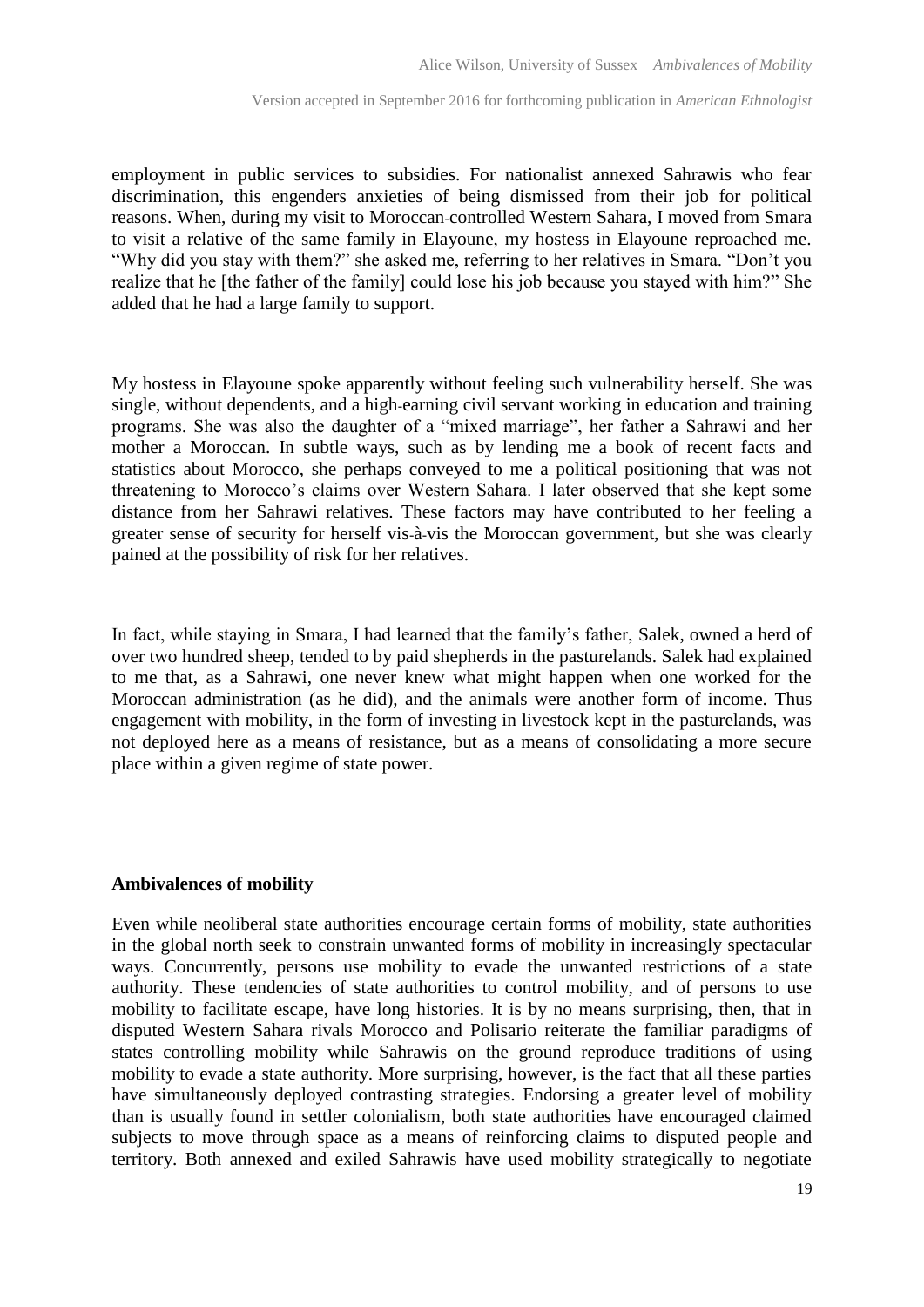more favorable positions within, and not necessarily against, a given regime of state power. The familiar tropes of control and escape coincide with opposite strategies. Mobility, then, is profoundly ambivalent; it represents a "dense transfer point for relations of power" (Foucault 1978, 103).

That control over mobility and escape via mobility, even in contexts where each held great appeal, might coincide with their apparent opposites is arresting both ethnographically and conceptually. At the broadest level, the ambivalence of mobility offers possibilities to transform not only "bodies and identities" (Ghannam 2011, 792) but also relations of power, especially those playing out between governing authorities and governed constituencies. If opposing strategies of mobility may coincide, it transpires that although states may constrain movement as a common means of claiming power over people and territory, they may also expand power over people and territory by encouraging governed subjects to move *through* territory. The extensive technologies that states employ to control movement through walls and deportation regimes must be contrasted with the techniques through which state power may expand claims over people and territory by investing in mobility—just as attention to popular resistance against state power has been contrasted with recognition of fantasies and desires *for* certain forms of state power (Navaro-Yashin 2002; Taussig 1992). Conversely, the ambivalence of mobility and its consequent potential to transform relationships of power means that mobility is not only a means of avoiding detection as a civil or fiscal subject (Roitman 2005, 136). (Putative) governed subjects may also deploy mobility to solidify positions in a given regime of power so as to *appear* knowable as a *certain kind* of civil subject.

The ambivalent strategies of mobility on the part of state authorities and putative subjects in Western Sahara are a reminder that state authorities do not necessarily try to constrain the mobility of populations nor do putative subjects necessarily resort to mobility to shirk such interventions. More specifically, the case in hand qualifies the prevailing wisdom that mobile pastoralism—long disliked by both colonial and postcolonial governments—is vastly, and perhaps irrevocably, on the decline in the Middle East and North Africa (and beyond) (e.g. Cole 2003). Context is crucial. As rival state authorities stake claims over a disputed people and territory where pastoralists have been mobile for centuries, state authorities and their putative subjects adopt strategies to constrain, or to pursue, mobility according to their different purposes.

Finally, disputed sovereignty in a case such as Western Sahara invites reflection on the relationship between sovereignty over people and over territory. The status of Western Sahara in an international order premised on sovereignty over territory is currently unclear. To complicate matters further, according to the international legal protocol of decolonization, that status is to be determined by the *people* of Western Sahara: "it is for the people to determine the destiny of the territory and not the territory the destiny of the people" (International Court of Justice 1975, 122). Approaches to sovereignty often given priority to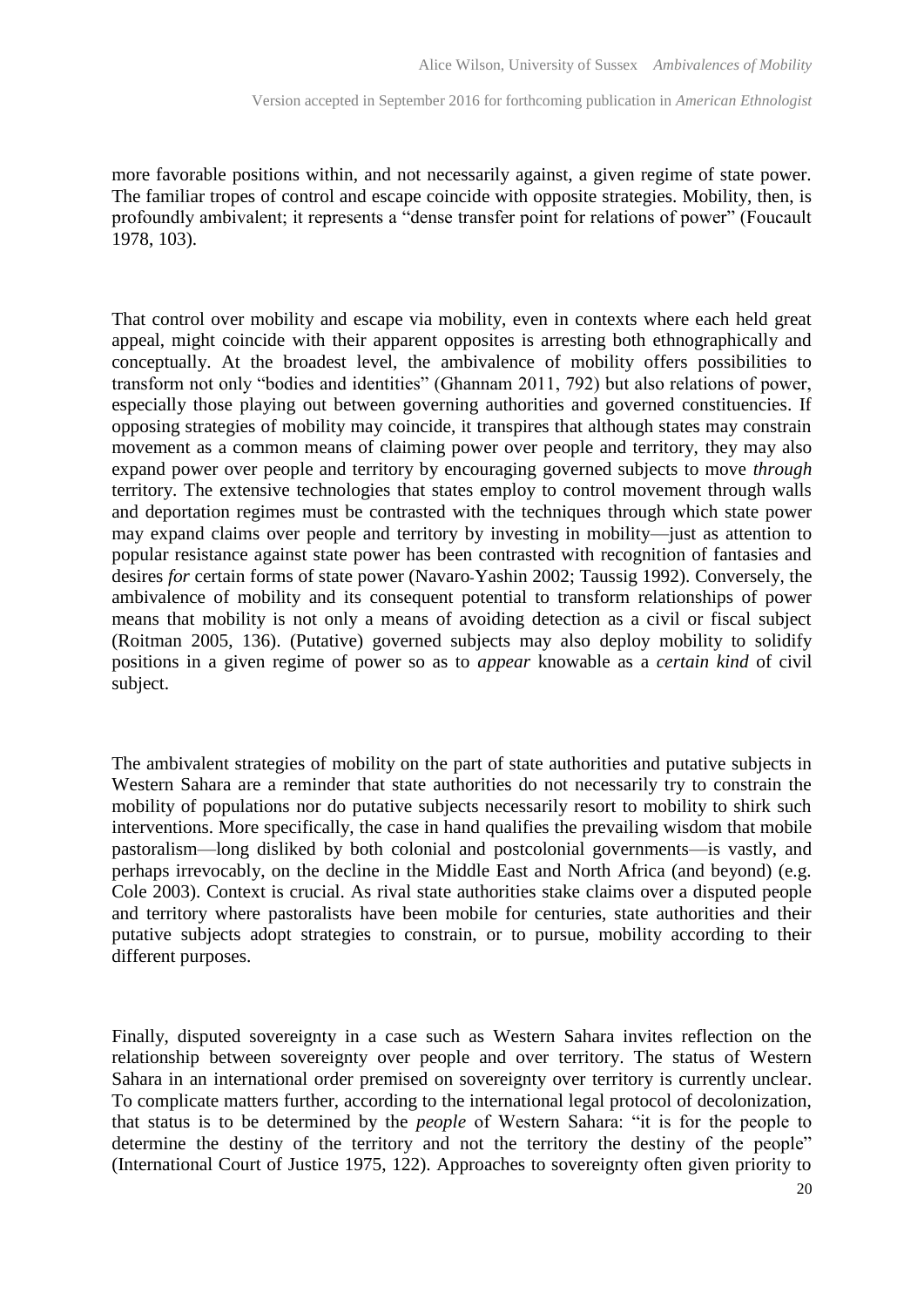either sovereignty over territory (e.g. in international law, in the "fiction" of absolute sovereignty over a fixed territory) or sovereignty over people (e.g. Hansen and Stepputat 2005; Roitman 2005). The ambivalent strategies of mobility on the part of state authorities and putative subjects, as highlighted in this case of disputed sovereignty, suggest the interweaving of sovereignty over people with sovereignty over territory. Mobility—whether glorified, feared, or both—helps constitute relations of power, including those of state power and sovereignty, in historically specific forms.

#### *Acknowledgements*

I am grateful to my Sahrawi hosts in Algeria, Polisario-controlled Western Sahara and Moroccan-controlled Western Sahara for their patience and generosity. Research for this article was made possible by grants from the UK's Economic and Social Research Council, Homerton College, Cambridge, the Prométée research project on property in Muslim contexts, and the Addison Wheeler Research Fellowship at Durham University. Panel and audience members at the European Association of Social Anthropologists in Manchester, UK, 2013 gave helpful comments on an earlier version of this paper. My thanks go to Bertram Turner for discussion on mobile pastoralism in north-west Africa. The article benefited enormously from the constructive comments of the anonymous reviewers and the editor. I thank Catherine Alexander, Paul Anderson, Dhana Hughes, Fiona McConnell, Jessica Johnson, Judith Scheele and Frances Thirlway for invaluable discussion of earlier drafts. Responsibility for errors is mine alone.

#### **References**

- Abrams, Philip. 1988. "Notes on the Difficulty of Studying the State." *Journal of Historical Sociology* 1 (1): 58–89.
- Abu-Mershid, Osama, and Adam Farrar. 2014. "A History of the Conflict in Western Sahara." In *Perspectives on Western Sahara: Myths, Nationalisms and Geopolitics*, edited by Anouar Boukhars and Jacques Roussellier, 3–27. Lanham: Rowman and Littlefield.
- Amnesty International. 2011. "Morocco Royal Pardon an Encouraging Step." [https://www.amnesty.org/en/documents/mde29/002/2011/en/,](https://www.amnesty.org/en/documents/mde29/002/2011/en/) April 15. Accessed April 5 2016.
- Appadurai, Arjun. 1996. *Modernity at Large: Cultural Dimensions of Globalization*. Minneapolis: University of Minnesota Press.

Bowman, Glenn. 2004. "About a Wall." *Social Analysis* 48 (1): 149–155.

Boukhars, Anoura, and Jacques Roussellier. 2014. *Perspectives on Western Sahara: Myths, Nationalisms, and Geopolitics*. Lanham: Rowman and Littlefield.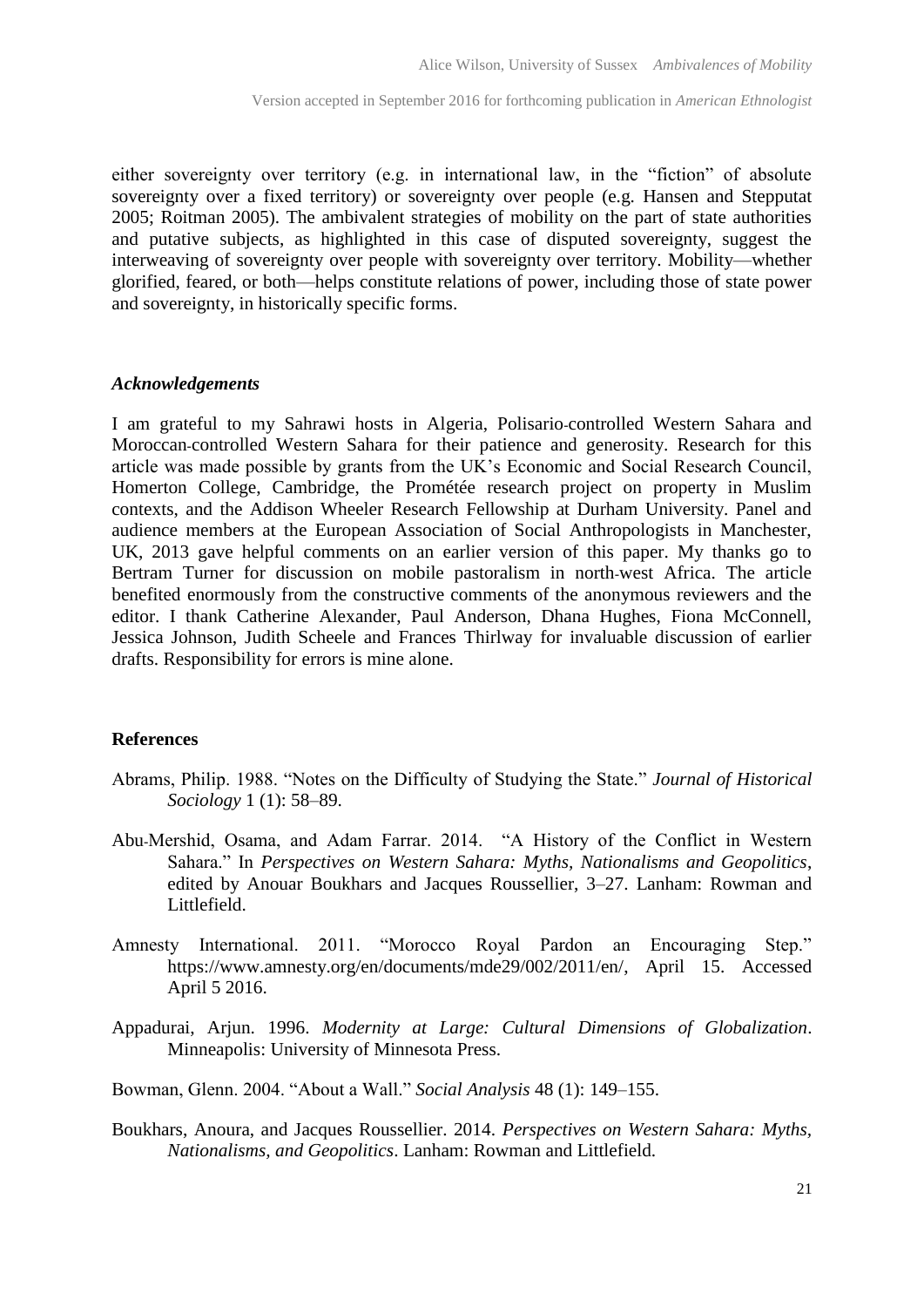- Boulay, Sébastien. 2015. "Techniques, poésie et politique au Sahara Occidental." *L'Homme*  3-4 (215/216): 251–278.
- Brachet, Julien. 2012. "Movements of People and Goods. Local Impacts and Dynamics of Migration to and through the Central Sahara." In *Saharan Frontiers: Space and Mobility in Northwest Africa*, edited by James McDougall and Judith Scheele, 238– 256. Bloomington: Indiana University Press.
- Brown, Wendy. 2010. *Walled States, Waning Sovereignty*. New York: Zone.
- Caratini, Sophie. 1989. *Les Rgaybāt (1610-1934): Territoire et société*. Paris: L'Harmattan.

2003 *La république des sables: Anthropologie d'une révolution*. Paris: L'Harmattan.

- Chalfin, Brenda. 2010. *Neoliberal Frontiers: An Ethnography of Sovereignty in West Africa*. Chicago: University of Chicago Press.
- Chatty, Dawn, Elena Fiddian-Qasmiyeh, and Gina Crivello. 2010. "Identity With/Out Territory: Sahrawi Refugee Youth in Transnational Space." In *Deterritorialized Youth: Sahrawi and Afghan Refugees at the Margins of the Middle East*, edited by Dawn Chatty, 37–84. Oxford: Berghahn Books.
- Clastres, Pierre. 1972. *La Société contre l'état*. Paris: Les éditions de minuit.
- Cohen, Jeffrey, and İbrahim Sirkeci. 2011. *Cultures of Migration: the Global Nature of Contemporary Mobility*. Austin: University of Texas Press.
- Cole, Donald. 2003. "Where Have All the Bedouin Gone?" *Anthropological Quarterly* 76 (2): 235–267.
- Crawford, David. 2008. *Moroccan Households in the World Economy: Labor and Inequality in a Berber Village*. Baton Rouge: Louisiana State University Press.
- Cresswell, Timothy. 2006. *On the Move: Mobility in the Modern Western World*. London: Routledge.
- 2010 "Towards a Politics of Mobility." *Environment and Planning D: Society and Space* 28 (1): 17–31.
- Das, Veena, and Deborah Poole. 2004. "State and its Margins: Comparative Ethnographies." In *Anthropology in the Margins of the State*, edited by Veena Das and Deborah Poole, 3–33. Santa Fe: School of American Research Press.
- De Genova, Nicholas. 2002. "Migrant 'Illegality' and Portability in Everyday Life." *Annual Review of Anthropology* 31: 419–447.
- De Genova, Nicholas, and Nathalie Mae Peutz. 2010. *The Deportation Regime: Sovereignty, Space, and the Freedom of Movement*. Durham: Duke University Press.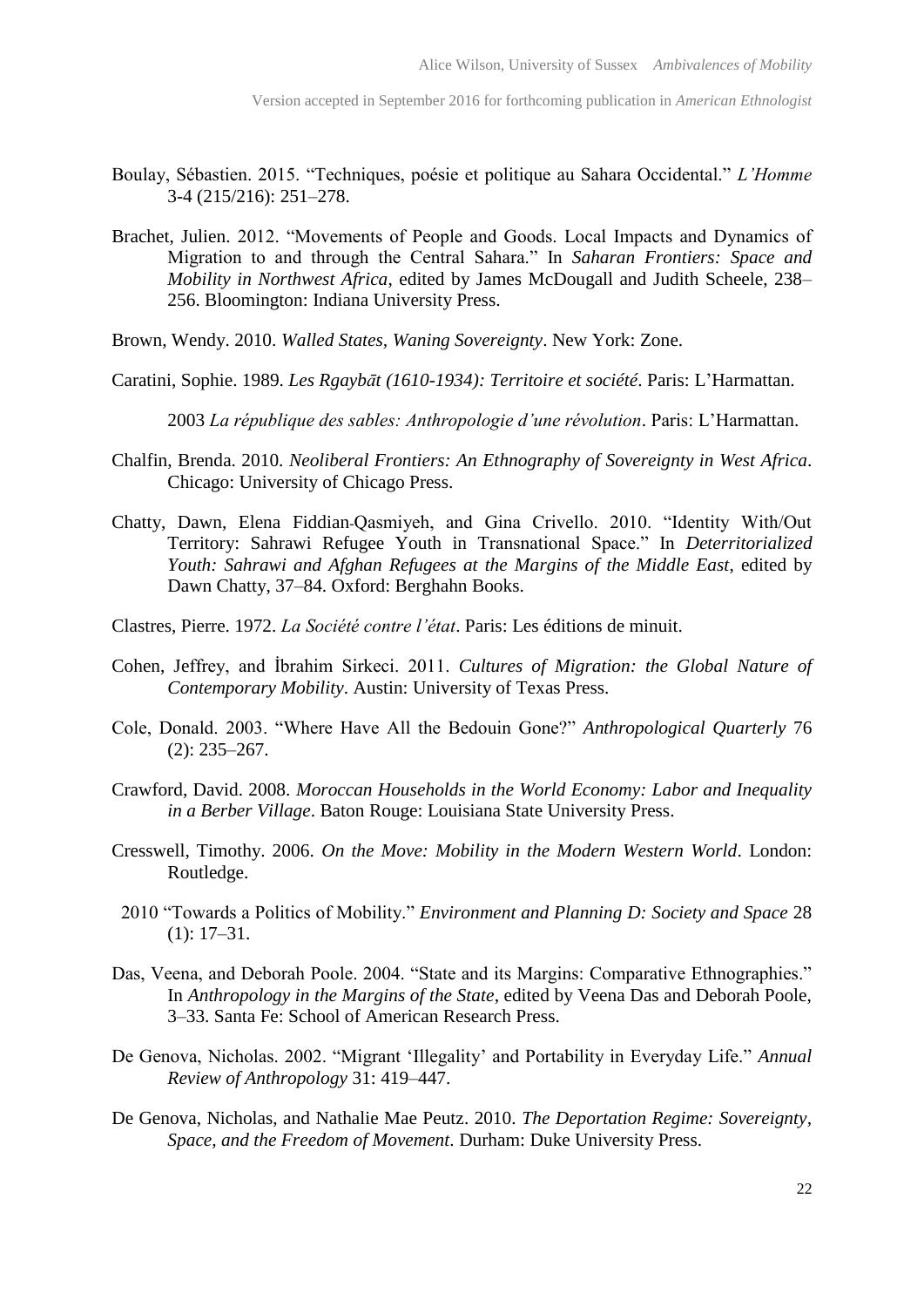- Deubel, Tara. 2010. *Between Homeland and Exile: Poetry, Memory, and Identity in Sahrawi Communities*. PhD dissertation, Department of Anthropology, University of Arizona.
- Fernández Molina, Irene. 2015. "Protests Under Occupation: the Spring Inside Western Sahara." *Mediterranean Politics* 20 (2): 235–254.
- Foucault, Michel. 1978. *The History of Sexuality: Volume 1. Introduction*. New York: Pantheon Books.
- 2008. *The Birth of Biopolitics. Lectures at the Collège de France 1978–1979*. New York: Palgrave Macmillan.
- Gaibazzi, Paolo. 2014. "Visa Problem: Certification, Kinship, and the Production of 'Ineligibility' in the Gambia." *Journal of the Royal Anthropological Institute* 20 (1): 38–55.
- Gellner, Ernest. 1969. *Saints of the Atlas*. London: Weidenfeld and Nicolson.
- Ghannam, Farha. 2011. "Mobility, Liminality, and Embodiment in Urban Egypt." *American Ethnologist* 38 (4): 790–800.
- Grémont, Charles. 2012. "Villages and Crossroads. Changing Territorialities among the Tuareg of Northern Mali." In *Saharan Frontiers. Space and Mobility in Northwest Africa*, edited by James McDougall and Judith Scheele, 131–145. Bloomington: Indiana University Press.
- Gupta, Akhil. 1995. "Blurred Boundaries: the Discourse of Corruption, the Culture of Politics, and the Imagined State." *American Ethnologist* 22 (2): 375–402.
- Hansen, Thomas Blom, and Finn Stepputat. 2005. *Sovereign Bodies: Citizens, Migrants, and States in the Postcolonial World*. Princeton, NJ: Princeton University Press.
- Hernández, Angela. 2001. *Sáhara: Otras Voces*. Málaga: Algarazara.
- Hodges, Tony. 1983. *Western Sahara: Roots of a Desert War*. Beckenham: Croom Helm.
- Humphrey, Caroline and David Sneath. 1999. *The End of Nomadism? Society, the State and the Environment in Inner Asia*. Durham: Duke University Press.
- Human Rights Watch. 2008. *Human Rights in Western Sahara and in the Tindouf Refugee Camps*. New York: Human Rights Watch.
- 2014 *Off the Radar: Human Rights in the Tindouf Refugee Camps*. New York: Human Rights Watch.
- Ibn Khaldūn. 1958. *The Muqaddimah: An Introduction to History*. London: Routledge and K. Paul.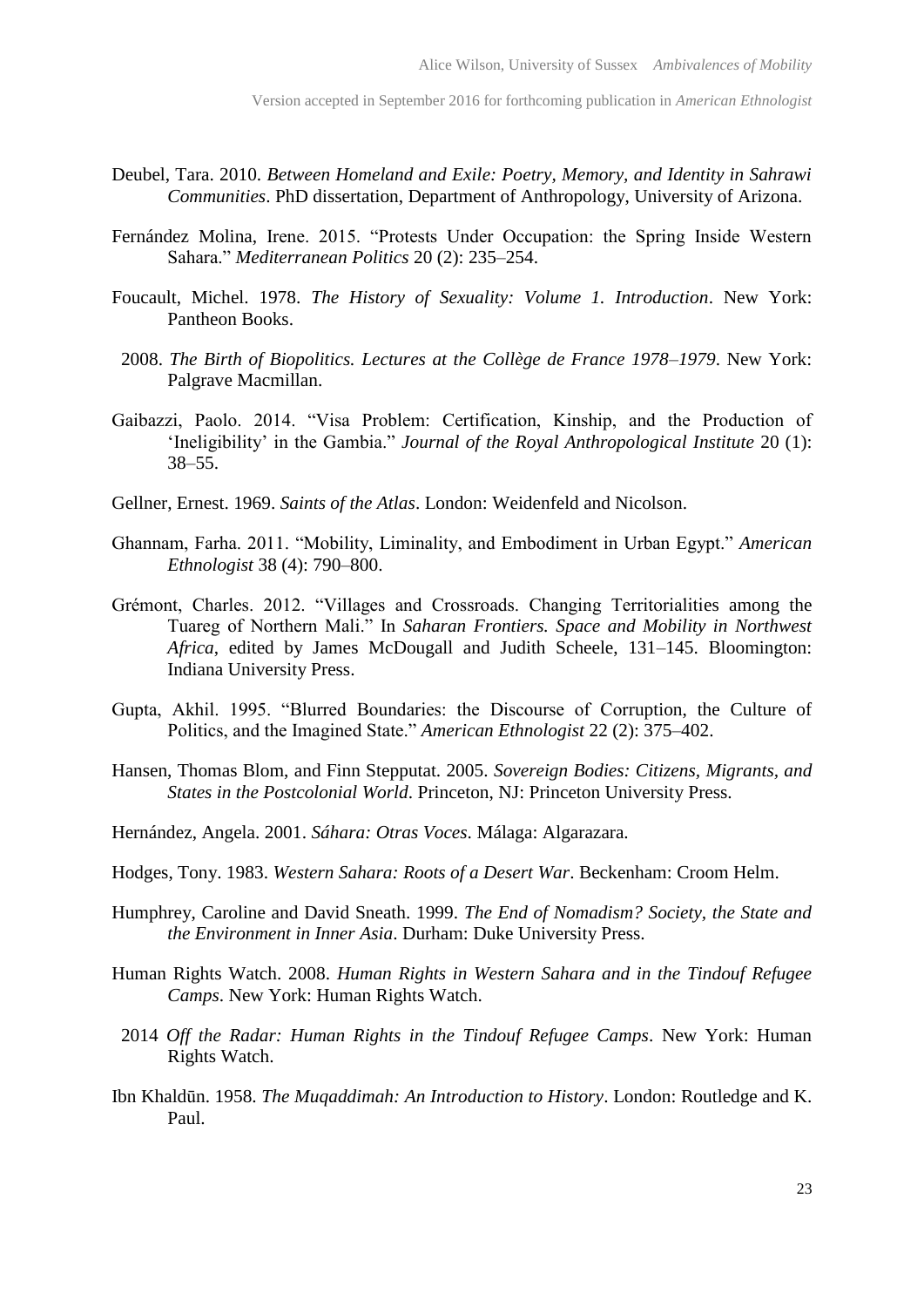- International Court of Justice. 1975 *Western Sahara Advisory Opinion*, October 16 1975. The Hague: International Court of Justice.
- Jansen, Stef. 2009. "After the Red Passport: Towards an Anthropology of the Everyday Geopolitics of Entrapment in the EU's 'Immediate Outside'." *Journal of the Royal Anthropological Institute* 15 (4): 815–832.
- Jones, Reece. 2012. *Border Walls: Security and the War on Terror in the United States, India, and Israel*. London: Zed Books.
- Jonsson, Hjorleifur. 2012. "Paths to Freedom: Political Prospecting in the Ethnographic Record." *Critique of Anthropology* 32 (2): 158–172.
- Keyes, Charles. 2010. "Review of 'The Art of Not Being Governed' by James Scott." *Journal of Peasant Studies* 37 (1): 237–242.
- Knowles, Caroline. 2014. *Flip-flop: A Journey Through Globalisation's Backroads*. London: Pluto Press.
- Leach, Edmund. 1954. *Political Systems of Highland Burma: A Study of Kachin Social Structure*. Cambridge, MA: Harvard University Press.
- Leservoisier, Olivier. 1994. "L'Evolution Foncière de la Rive Droite du Fleuve Sénégal sous la Colonisation (Mauritanie)." *Cahiers d'Etudes Africaines* 34 (133/135): 55–83.
- Li, Tania Murray. 2007. *The Will to Improve: Governmentality, Development, and the Practice of Politics*. Durham, NC: Duke University Press.
- Malkki, Liisa. 1992. "National Geographic: The Rooting of Peoples and the Territorialization of National Identity among Scholars and Refugees." *Cultural Anthropology* 7 (1): 24–44.
- 1995. *Purity and Exile: Violence, Memory, and National Cosmology among Hutu Refugees in Tanzania*. Chicago: University of Chicago Press.
- Marsden, Magnus. 2009. "A Tour Not So Grand: Mobile Muslims in Northern Pakistan." *Journal of the Royal Anthropological Institute* 15: S57–S75.
- Masquelier, Adeline. 2002. "Road Mythographies: Space, Mobility, and the Historical Imagination in Postcolonial Niger." *American Ethnologist* 29 (4): 829–856.
- McDougall, James, and Judith Scheele, eds. 2012. *Saharan Frontiers: Space and Mobility in Northwest Africa*. Bloomington: Indiana University Press.
- Molina Campuzano, Miguel. 1954. *Contribución al estudio del censo de población del Sáhara Español*. Madrid: Consejo Superior de Investigaciones Científicas.
- Navaro-Yashin, Yael. 2002. *Faces of the State: Secularism and Public Life in Turkey*. Princeton, NJ: Princeton University Press.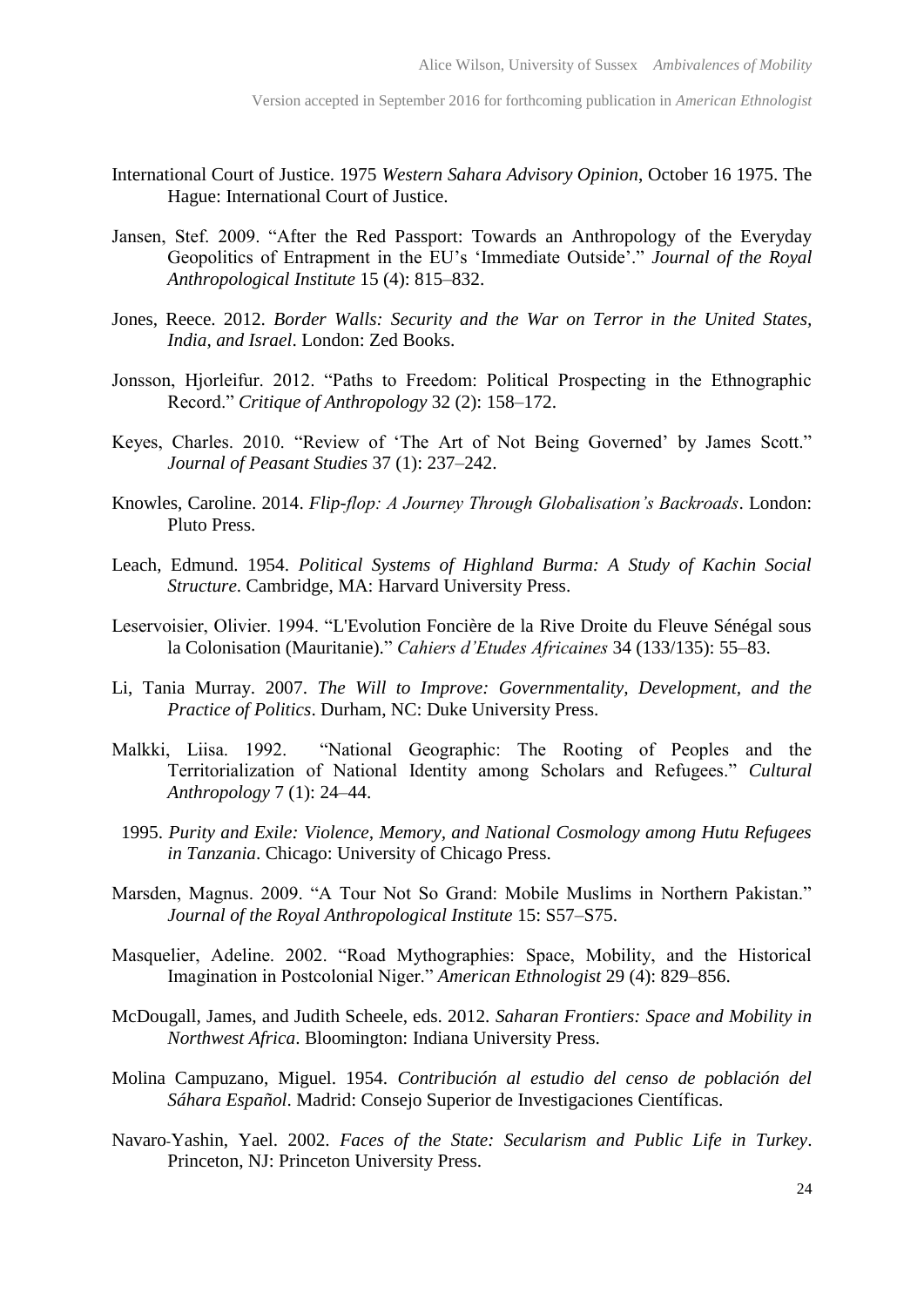- Ortner, Sherry. 1995. "Resistance and the Problem of Ethnographic Refusal." *Comparative Studies in Society and History* 37 (1): 173–193.
- Oudada, Mohamed. 2012. "Note on the Informal Economy in Southern Morocco." In *Saharan Frontiers: Space and Mobility in Northwest Africa*, edited by James McDougall and Judith Scheele, 215–221. Bloomington: Indiana University Press.
- Pazzanita, Anthony. 2006. *The Historical Dictionary of Western Sahara*. Lanham: The Scarecrow Press.
- Rabasco, Pablo. 2013. "Ciudad y Vivienda Experimental en Ifni y el Sáhara Español." *Ciudad y Territorio: Estudios Territoriales* 30 (3–4): 555–576.
- Rabinowitz, Dan. 1997. *Overlooking Nazareth: The Ethnography of Exclusion in Galilee*. Cambridge: Cambridge University Press.
- RASD TV. (2010). "Mahrees taghnee al-Hayat". Broadcast September 2011.
- Reeves, Madeleine. 2011. "Staying Put? Towards a Relational Politics of Mobility at a Time of Migration." *Central Asian Survey* 30 (3–4): 555–576.
- 2013 "Clean Fake: Authenticating Documents and Persons in Migrant Moscow." *American Ethnologist* 40 (3): 508–524.
- Roitman, Janet. 2005. *Fiscal Disobedience: An Anthropology of Economic Regulation in Central Africa*. Princeton, NJ: Princeton University Press.
- Rytter, Mikkel. 2012. "Between Preferences: Marriage and Mobility among Danish Pakistani Youth." *Journal of the Royal Anthropological Institute* 18 (3): 572–590.
- Salazar, Noel. 2010. "Towards an Anthropology of Cultural Mobilities." *Crossings: Journal of Migration and Culture* 1: 53–68.
- Scheele, Judith. 2012. *Smugglers and Saints of the Sahara: Regional Connectivity in the Twentieth Century.* Cambridge: Cambridge University Press.
- Scott, James. 2009. *The Art of Not Being Governed: An Anarchist History of Upland Southeast Asia*. New Haven, CT: Yale University Press.
- Sheller, Mimi, and John Urry, eds. 2004. *Tourism Mobilities: Places to Play, Places in Play*. London: Routledge.
- 2006. "The New Mobilities Paradigm." *Environment and Planning A* 38 (2): 207–226.
- Simenel, Romain. 2016. "Bojador/Boujdour 1975-1976: Les tribus sahariennes face au Conflit du Sahara Occidental." Paper presented at *La question (irrésolue) du Sahara Occidental*, La Sorbonne, Paris, June 3.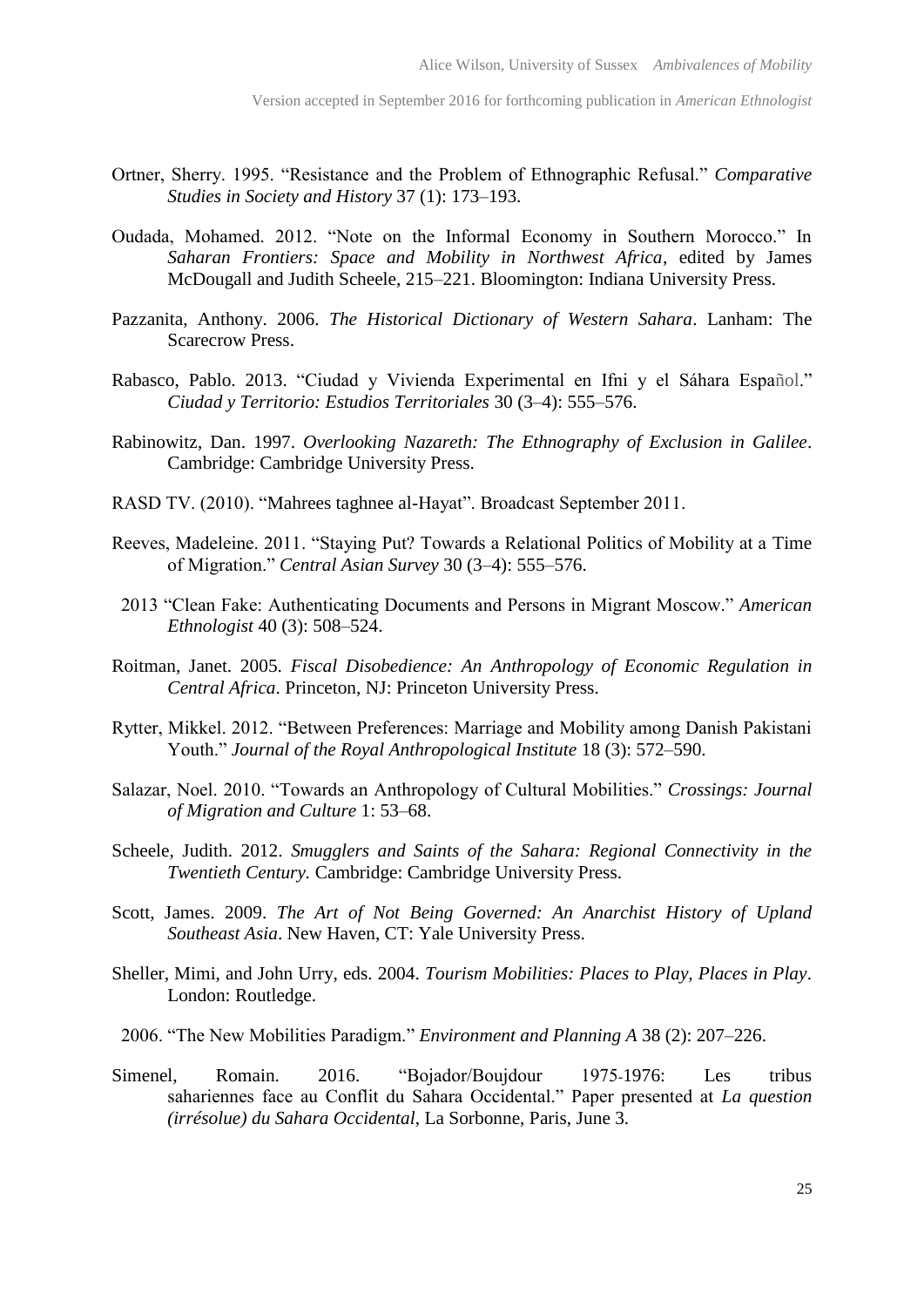- Taussig, Michael. 1992. "Maleficium: State Fetishism." In *The Nervous System*, 111–139. New York: Routledge.
- Thobhani, Akbarali. 2002. *Western Sahara since 1975 under Moroccan Administration: Social, Economic and Political Transformation*. Lewiston: Edwin Mellen Press.
- Torpey, John. 1998. "Coming and Going: On the State Monopolization of the Legitimate 'Means of Movement'." *Sociological Theory* 16 (3): 239–259.
- Trouillot, Michel. 2001. "The Anthropology of the State in the Age of Globalization: Close Encounters of the Deceptive Kind." *Current Anthropology* 42 (1): 125–138.
- United Nations. 2006. *International Migration and Development*. General Assembly, 16th session, Agenda 54. New York: United Nations.
- United Nations Security Council. 2011. *Report of the Secretary General on the Situation concerning Western Sahara*, April 1. Accessed November 15 2012. http://www.un.org/ga/search/view\_doc.asp?symbol=S/2011/249 April 1, accessed 15 November 2012.
- Wilson, Alice. 2016. *Sovereignty in Exile: A Saharan Liberation Movement Governs*. Philadelphia: University of Pennsylvania Press.
- 2014. "Cycles of Crisis, Migration and the Formation of New Political Identities in Western Sahara." In *Crises et migrations dans les pays du Sud*, edited by Marc-Antoine Pérouse de Montclos, Véronique Petit, and Nelly Robin, 79–105. Paris: L'Harmattan.
- Forthcoming "Gifts that Recalibrate Relationships: Marriage Prestations in an Arab Liberation Movement." Forthcoming in *Ethnos*.
- Zunes, Stephen. 1988. "Participatory Democracy in the Sahara: A Study of Polisario Self-Governance." *Scandinavian Journal of Development Alternatives* 7 (2–3): 141–157.
- Zunes, Stephen, and Jacob Mundy. 2010. *Western Sahara: War, Nationalism and Conflict Irresolution*. Syracuse: Syracuse University Press.

 i

Following Humphrey and Sneath (1999), I use "mobile pastoralists" to underscore mobility in steppeland pastoralism as a strategy, and to eschew connotations of "wandering" nomads.

<sup>&</sup>lt;sup>ii</sup> I employ "state power" to refer to power constellations associated with state authorities. In order to accommodate the asymmetry in international recognition of the two state authorities discussed below, Morocco and Polisario Front, I prefer to use "state authority" rather than "the state."